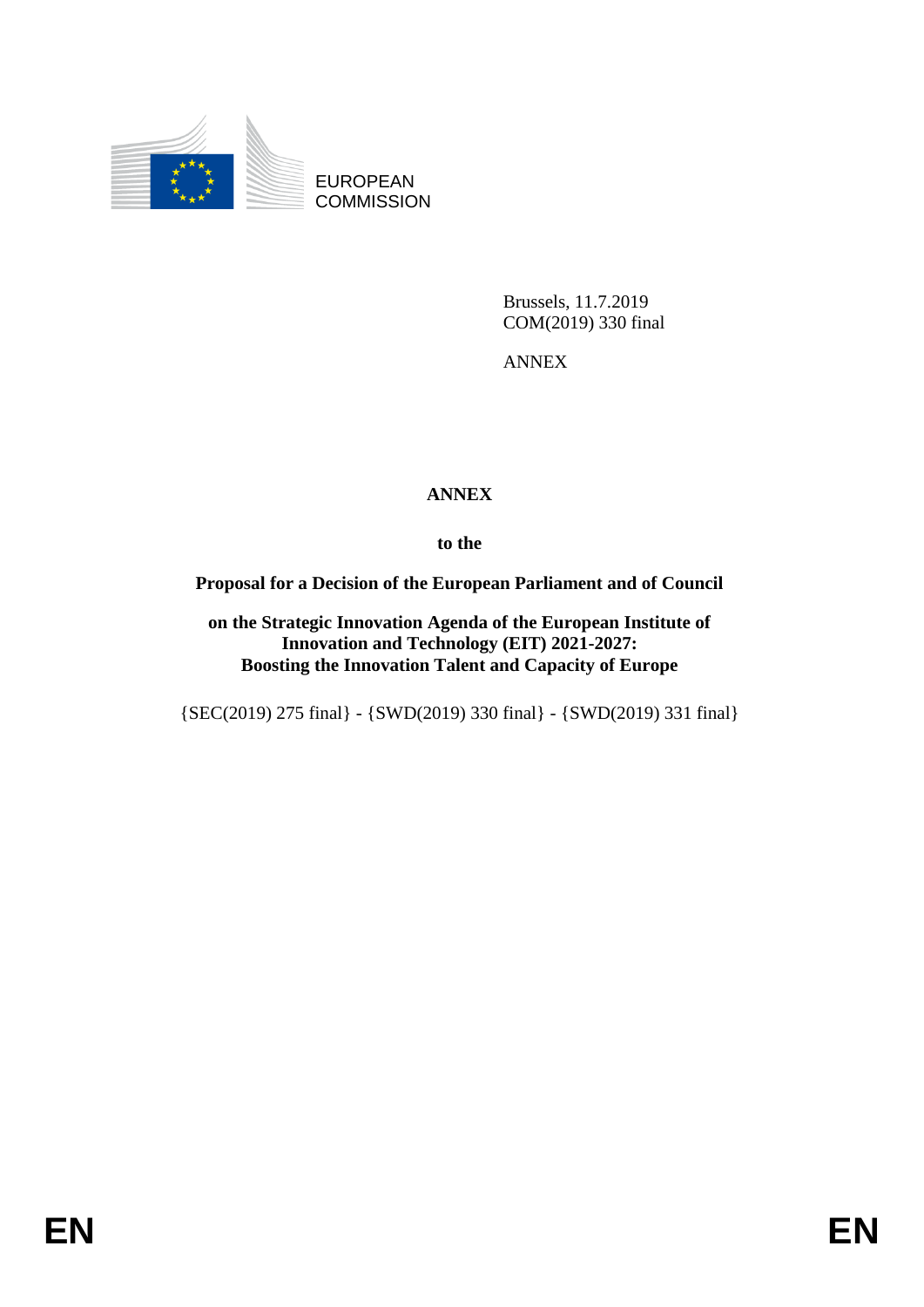# **ANNEX**

| <b>Table of contents</b> |  |  |  |  |  |
|--------------------------|--|--|--|--|--|
| 1.                       |  |  |  |  |  |
| 1.1.                     |  |  |  |  |  |
| 1.2.                     |  |  |  |  |  |
| 1.3.                     |  |  |  |  |  |
| 2.                       |  |  |  |  |  |
| 2.1.                     |  |  |  |  |  |
| 2.2.                     |  |  |  |  |  |
| 3.                       |  |  |  |  |  |
| 3.1.                     |  |  |  |  |  |
| 3.2.                     |  |  |  |  |  |
| 3.3.                     |  |  |  |  |  |
| 3.4.                     |  |  |  |  |  |
| 3.5.                     |  |  |  |  |  |
| $\overline{4}$ .         |  |  |  |  |  |
| 4.1.                     |  |  |  |  |  |
| 4.2.                     |  |  |  |  |  |
| 5.                       |  |  |  |  |  |
| 6.                       |  |  |  |  |  |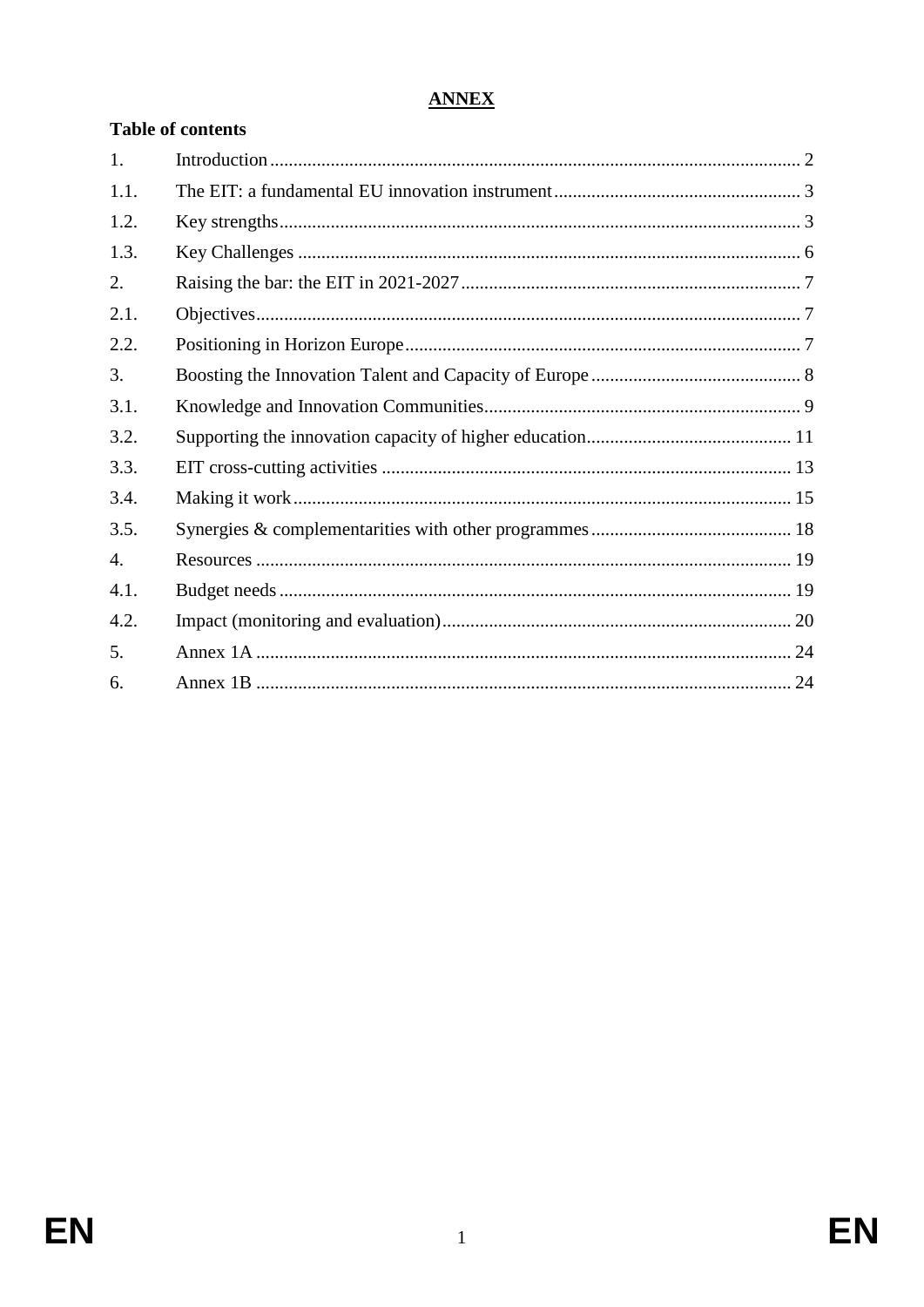#### <span id="page-2-0"></span>**1. INTRODUCTION**

This Strategic Innovation Agenda (SIA) sets out the strategy and priorities for the European Institute of Innovation and Technology (EIT) for the period 2021-2027. It represents the main policy document of the EIT over the next programming period and defines its objectives, key actions, expected results and resources needed. The SIA ensures the necessary alignment of the EIT with the [Horizon Europe proposal], which is the Union framework programme supporting research and innovation for the period 2021-2027. It also ensures appropriate synergies and complementarities between the EIT activities and other Union initiatives, policies and instruments.

The SIA 2021-2027 is informed by the impact assessment carried out by the European Commission. It takes into account the draft SIA from the EIT Governing Board submitted to the European Commission on 20 December 2017, in accordance with the EIT Regulation<sup>1</sup>. It also reflects the new [Horizon Europe proposal] of the European Commission of June 2018 and, in particular, the key role of the EIT as part of the [Open Innovation] Pillar (Pillar III), and its contribution to addressing global challenges, including established targets for climate objectives, and European industrial competitiveness (Pillar II) and to excellent science (Pillar I). The SIA builds on the lessons learnt over the last years of operation of the EIT and the results of a wide consultation process with key stakeholders.

The SIA takes into account the Strategic Planning of Horizon Europe to ensure alignment with the Framework Programme activities, with other relevant Union programmes and consistency with EU priorities and commitments and increase complementarity and synergies with national and regional funding programmes and priorities.

1

<sup>1</sup> Regulation (EC) No 294/2008 of the European Parliament and of the Council of 11 March 2008 establishing the European Institute of Innovation and Technology (OJ L 97, 9.4.2008, p. 1). Amended by Regulation (EU) No 1292/2013 of the European Parliament and of the Council of 11 December 2013 (OJ L 347, 11.12.2013, p. 174).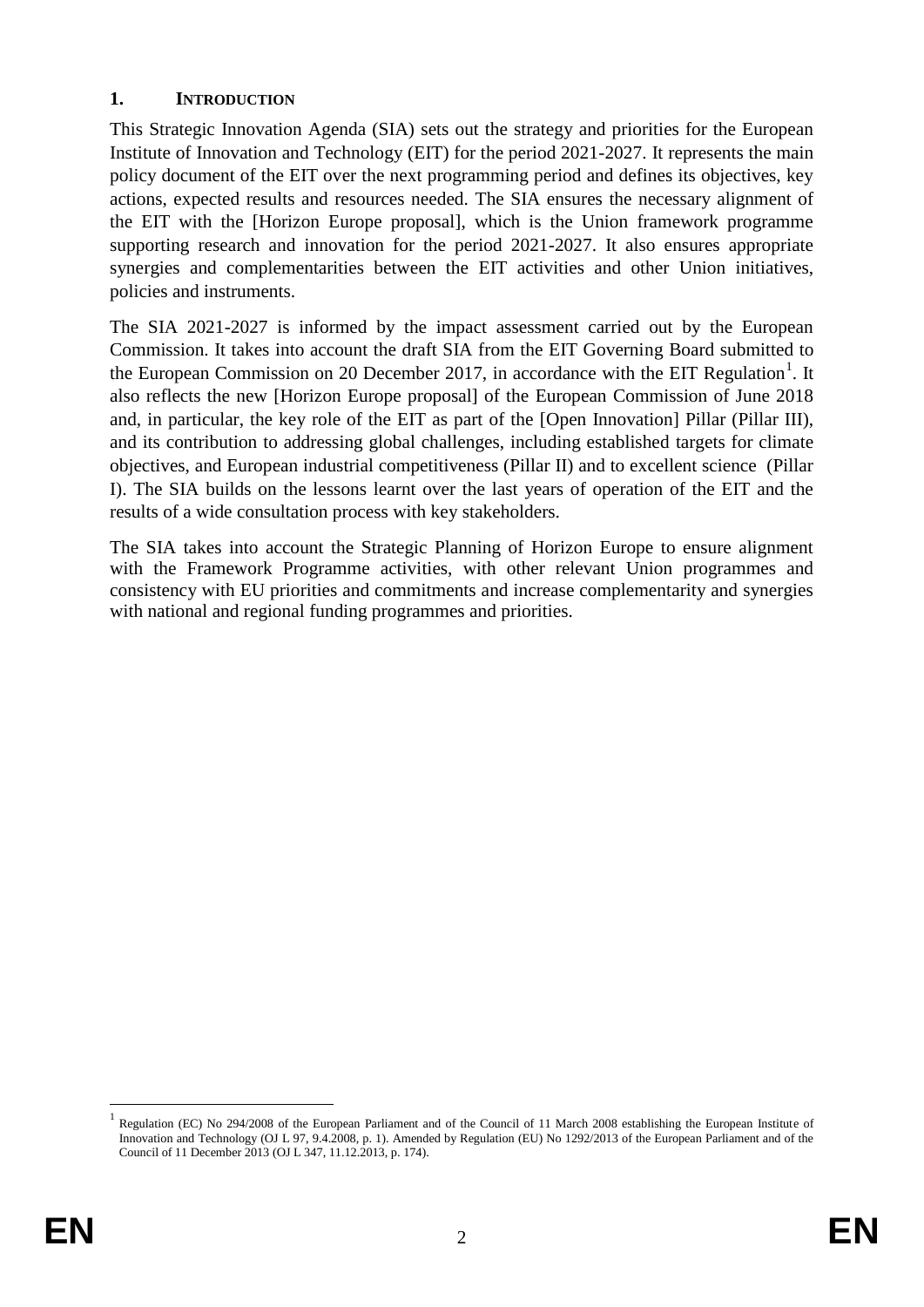## <span id="page-3-0"></span>**1.1. The EIT: a fundamental EU innovation instrument**

The EIT was established in 2008 in order to contribute to sustainable economic growth and competitiveness by reinforcing the innovation capacity of the Member States and the European Union. It pioneered the integration of education, business and research (knowledge triangle) together with a strong emphasis on entrepreneurial talent and innovation skills. The mid-term evaluation of the EIT in 2018 confirmed that the overarching rationale of the EIT remains valid and the model of innovation-driven knowledge triangle integration remains relevant.

A decade after EIT's establishment, the pace of innovation has accelerated dramatically. Innovation is reshaping economic sectors, disrupting existing businesses and creating unprecedented opportunities. With a shifting global economic order and international competition on the rise, the EU's dependence on talent and its capacity to innovate is growing. Co-design, collaboration and co-creation across disciplines and between education, business and research have never been as important as today to contribute to address global challenges related to climate change and unsustainable use on natural recources, digital transformation, demographic shifts or the future of healthcare and food.

With the [Horizon Europe proposal] for a new Framework Programme supporting research and innovation for the period 2021-2027, the European Commission made a firm commitment to raise further Europe's innovation potential in order to be able to respond to the challenges of the future. The EIT's distinctive role in fostering innovation by bringing together business, education, research, public authorities and civil society is reinforced by its positioning in the [Innovative Europe Pillar] of the [Horizon Europe proposal]. The [Horizon Europe proposal] reflects the growing ambition of the EU on innovation and the necessity to deliver on it.

## <span id="page-3-1"></span>**1.2. Key strengths**

Since its set up, the EIT has established itself gradually as a successful instrument addressing societal challenges. The EIT operates mainly through Knowledge and Innovation Communities (KICs), which are large-scale European partnerships between education and training, business and research organisations. There are currently eight KICs that operate in the following areas: climate change, digital transformation, energy, food, health, raw materials, urban mobility and added-value manufacturing (see Figure 2).

Each KIC is organised around five to ten of co-location centres  $(CLCs<sup>2</sup>)$  which are intended to act as geographical hubs for the practical integration of the knowledge triangle. They are organised and structured according to their respective national and regional innovation context and build on a pan-European network of existing labs, offices or campuses of a KICs' core partners.

The KICs aim at running portfolios of knowledge triangle activities through:

<u>.</u>

<sup>&</sup>lt;sup>2</sup> A 'Co-location centre' is a geographical area where the main KICs knowledge triangle partners are based and can easily interact, providing the focal point for the KICs' activity in that area.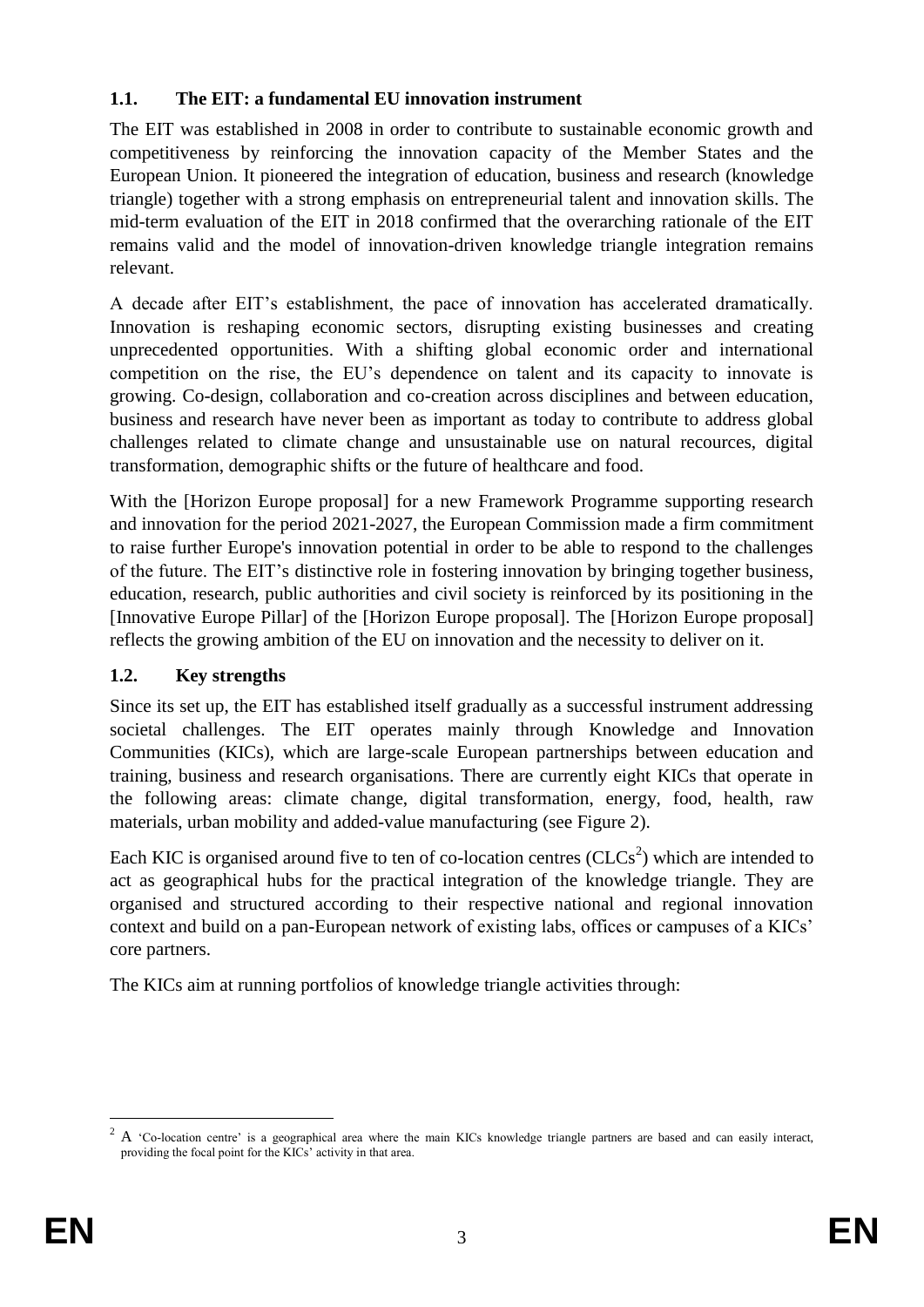- *Education and training activities* with strong entrepreneurship components to train the next generation of talents, including the design and implementation of programmes awarded the EIT Label<sup>3</sup>, in particular at master and doctoral level;
- *Activities supporting innovation* to develop innovative, products, processes and services that address a specific business opportunity;
- *Business creation and support activities*, such as accelerator schemes to help entrepreneurs translate their ideas into successful ventures and speed up the growth process.

The KICs represent dynamic innovation ecosystems that produce a wide range of results (see Figure 1 below).



Figure 1: EIT results up to date, source: EIT

Education and training, talent and skills development are at the core of the EIT model. No other EU action on innovation includes higher education in the innovation value chain to the extent the EIT does. The EIT's education agenda is key for developing highly entrepreneurial and skilled innovators. By 2017, more than 1700 graduates have successfully completed an EIT-labelled master and/or doctoral programme, and thousands have participated in entrepreneurial and innovative education activities and formats.

The focus on global challenges through the integration of the knowledge triangle distinguishes the EIT from other innovation instruments. By providing a grant for up to 15 years to KICs, the EIT is delivering on its long-term objective of tackling global challenges through innovative products and services and bringing concrete benefits to our society and citizens**.** The EIT also has set the objective to the KICs to become financially sustainable after 15 years, which is a unique feature that leads to a business and result oriented innovation instrument. In this context, KICs have to develop and implement revenue-creating strategies in order to maintain their innovation ecosystem beyond the period covered by the grant agreement.

The EIT approach contributes to both incremental and disruptive innovations to happen, to effectively address market failures and help transform industries. It enables the creation of long-term business strategies for addressing global challenges and helps creating the

<u>.</u>

 $3$  The EIT Label is a quality seal awarded by the EIT to a KIC's educational programme which complies with specific quality criteria related inter alia to entrepreneurial education and innovative 'learning-by-doing' curricula.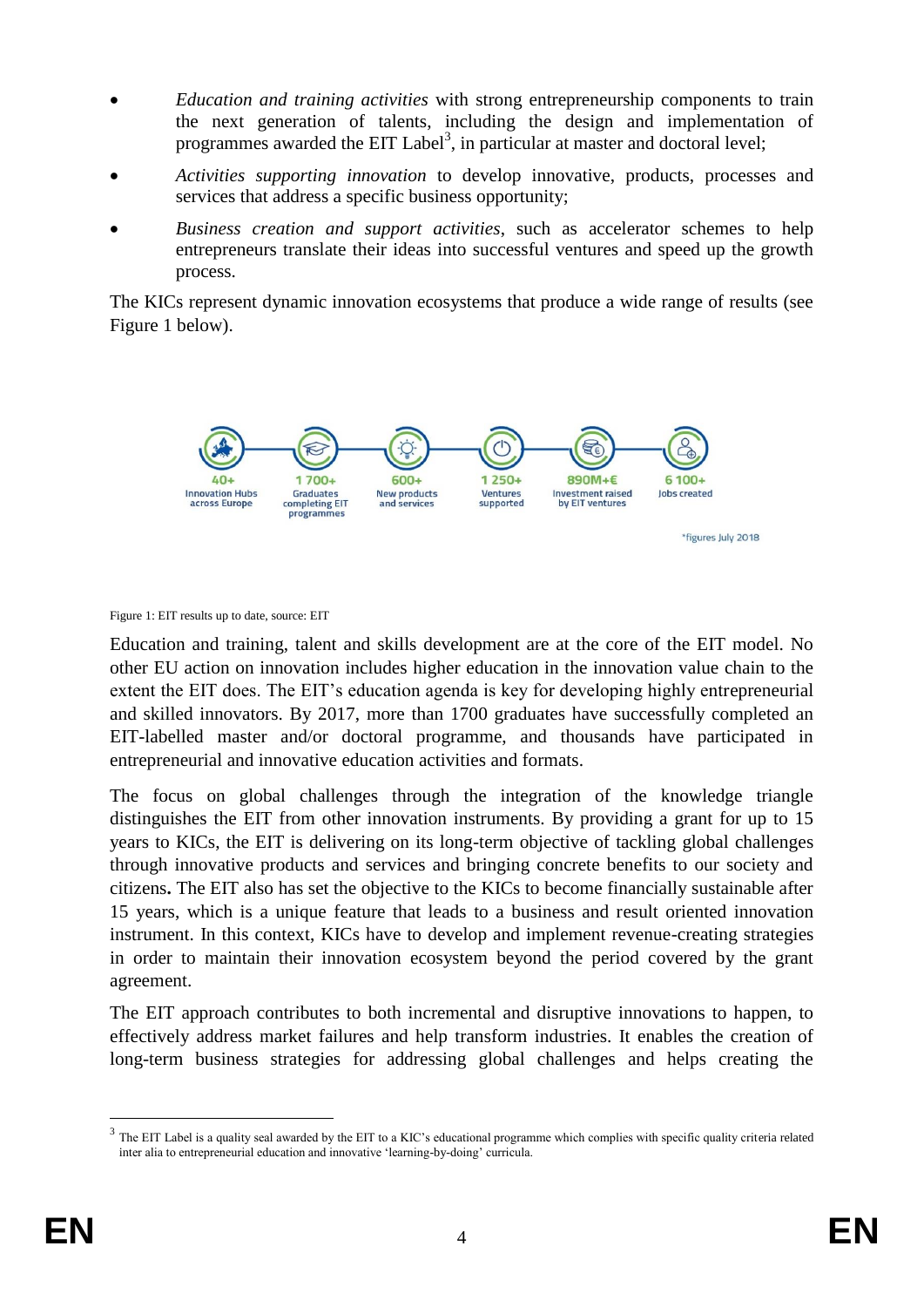framework conditions that are essential for a well-functioning innovation ecosystem to grow and innovation to thrive.

The EIT offers an efficient and effective platform for launching, scaling up and managing KICs with strong network effects and positive spill-overs (see Figure 2 below). The first wave of KICs (EIT Digital, EIT Climate-KIC and EIT InnoEnergy), launched in 2009, is established and mature and after 2024 their framework partnership agreements will be terminated, in line with the maximum grant duration. A second and third generation of KICs (EIT Health and EIT Raw Materials (2014), EIT Food (2016)) is maturing. EIT Urban Mobility and EIT Manufacturing, the two KICs designated in December 2018, are starting their operations in 2019.



Figure 2: EIT Knowledge and Innovation Communities, source: European Commission

Through its eight KICs with more than 1000 partners from business, research and education, the EIT represents the largest EU-supported innovation ecosystem. The EIT has supported more than 1200 start-ups and innovative ventures, leading to over EUR 890 million in external funding attracted by those companies and more than 6000 jobs created by the supported start-ups. More than 50% of KIC partners are from the business sector (industry, SMEs and start-ups) demonstrating the proximity to the market. The increase in number of partners in each KIC shows the attractiveness and long-term potential of the EIT model. By 2019, there are more than 600 businesses, 250 HEIs, 200 research organisations, and more than 50 civil society organisations and authorities participating in EIT KICs.

In the backdrop of persisting regional disparities in innovation performance, the EIT launched a Regional Innovation Scheme (RIS) in 2014 to widen its regional outreach to modest and moderate innovator countries. Through the RIS, the EIT has expanded its activities across Europe and offers now opportunities for regions with low innovation performance to engage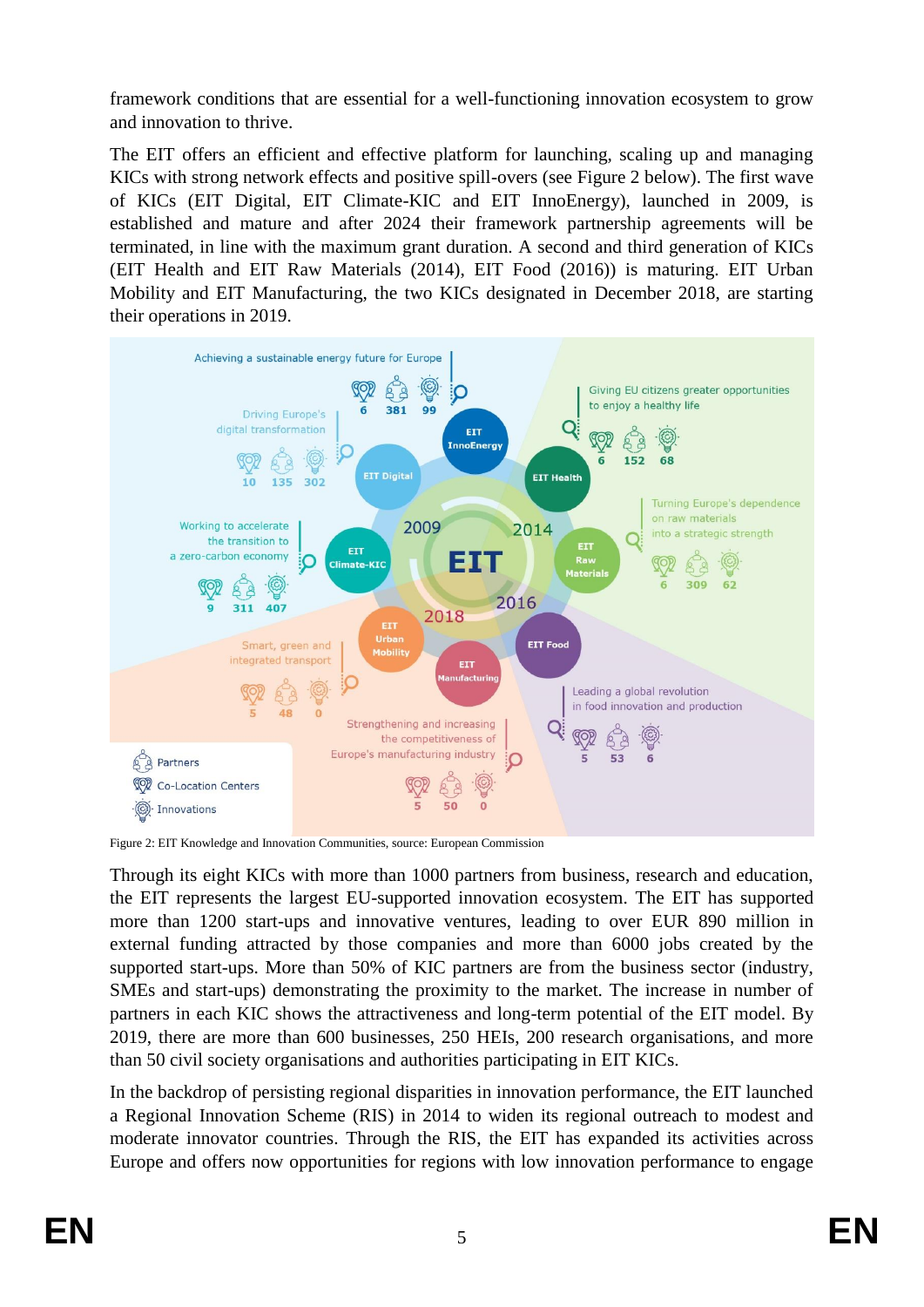in knowledge triangle activities as part of the a KIC community. This is also reflected in the share of EIT funding allocated to EU-13 partners (8.3% as compared to 4.8% in Horizon 2020 as of 2018).



Figure 3: EIT in Europe, source: EIT, 2018

The EIT has been able to stay agile and to develop the governance principles and rules for the successful management of its KICs under the overall umbrella of Horizon 2020, in accordance with the EIT Regulation. Its operational independence has allowed it to test and effectively implement a number of novelties in the management of its beneficiaries such as a competitive funding mechanism, financial sustainability targets and specific key performance indicators.

## <span id="page-6-0"></span>**1.3. Key Challenges**

The EIT is part of the overall Horizon Europe framework that aims, inter alia, to deliver scientific, economic/technological and societal impact so as to strengthen the scientific and technological bases of the Union; deliver on the Union strategic policy priorities, foster its competitiveness in all Member States, including in its industry, and contribute to tackling global challenges, including the Sustainable Development Goals. A core condition for being successful in this endeavor is to respond to the persisting need to increase innovation capacity across the Union. There are in particular three challenges the EU faces that will guide EIT's actions in 2021-2027 as reflected by its general objectives.

First, today's economies are increasingly driven by the skills and abilities of people and organisations to turn ideas into products and services. Innovation skills and an entrepreneurial culture make all the difference today, in particular in the technological and scientific domains but increasingly also in other disciplines. There is a strong need to further boost the innovation capacity of higher education institutions in Europe. The EIT is in a unique position to deliver on this in the Horizon Europe framework.

Second, physical proximity is a key enabling factor for innovation. Initiatives aiming at developing innovation networks and providing services that support the creation, sharing and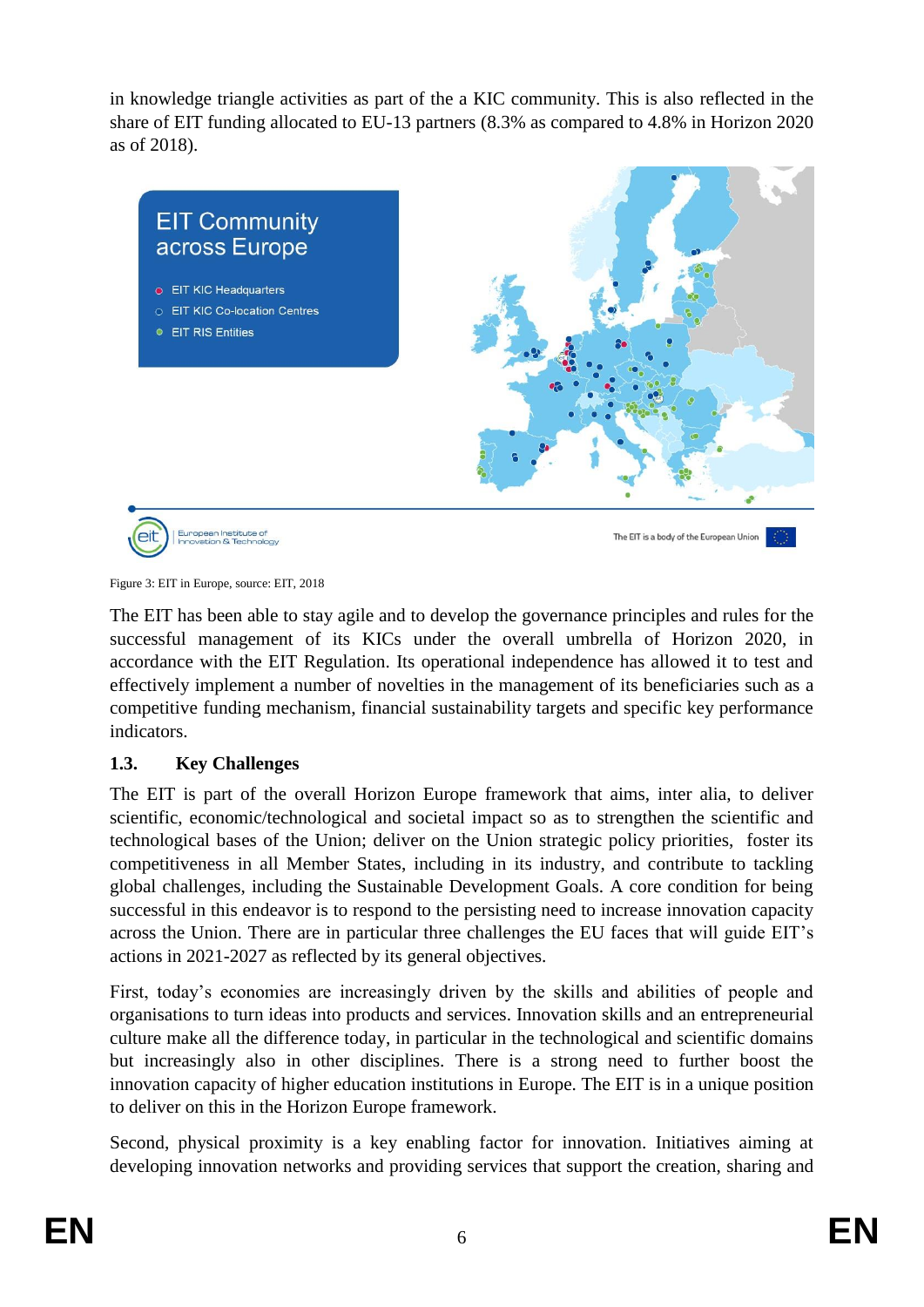transfer of knowledge, play a key role in fostering the interactions between business, academia, research organisations, governments and individuals. Still, research and innovation performances across the EU, as reflected in the annual European Innovation Scoreboard, vary considerably. It is of crucial importance that innovation is inclusive and rooted in the local territories. EIT activities, thanks to their "place-based" approach, are well suited to contribute to strengthening local innovation ecosystems.

Finally, vibrant innovation ecosystems require a mix of knowledge, infrastructure and talent. Framework conditions for cooperation between European research, education and innovation along with strong synergies need to be in place to ensure proper and efficient investment of scarce resources into research and innovation. Deepening the knowledge triangle integration through existing and new KICs is a proven way to foster an environment conducive to innovation and is a guiding objective for the EIT.

## <span id="page-7-0"></span>**2. RAISING THE BAR: THE EIT IN 2021-2027**

The EIT as an integral part of the Horizon Europe programme will contribute delivering on its overarching objectives and priorities. The KICs will be part of the Institutionalised European Partnerships, meaning they will follow a set of principles and life-cycle criteria to ensure a more coherent, open and impact-driven approach. The EIT general objectives therefore reflect the overall role of the EIT in Horizon Europe and its place in the [Innovative Europe Pillar].

## <span id="page-7-1"></span>**2.1. Objectives**

The overarching areas of intervention for the EIT are defined in the [Horizon Europe proposal]. The EIT will continue to support its Knowledge and Innovation Communities (KICs) in order to strengthen the innovation ecosystems that help to tackle global challenges. It will do so by fostering the integration of education, research and business, thereby creating environments conducive to innovation, and by promoting and supporting a new generation of entrepreneurs and stimulating the creation of innovative companies in close synergy and complementarity with the EIC. In doing so it will in particular:

- (1) Strengthen sustainable innovation ecosystems across Europe;
- (2) Foster innovation and entrepreneurship through better education;
- (3) Bring new solutions to global challenges to market.

In line with the identified challenges that the EIT is facing (described in chapter 1.3.) and in order to contribute to the above overarching objectives defined for the EIT in the [Horizon Europe proposal], the specific objectives of the EIT for the period of 2021-2027 are to:

- (a) Increase the impact of KICs and knowledge triangle integration;
- (b) Increase the innovation capacity of the higher education sector by promoting institutional change in higher education institutions (HEIs);
- (c) Increase the regional outreach of the EIT in order to address regional disparities in innovation capacity across the EU.

# <span id="page-7-2"></span>**2.2. Positioning in Horizon Europe**

By delivering on these objectives, the EIT will contribute to the overall achievement of Horizon Europe scientific, economic/technological and societal impacts. It will continue to strengthen innovation ecosystems that help to tackle global challenges, by fostering the integration of the knowledge triangle in the areas of activity of the KICs. The Horizon Europe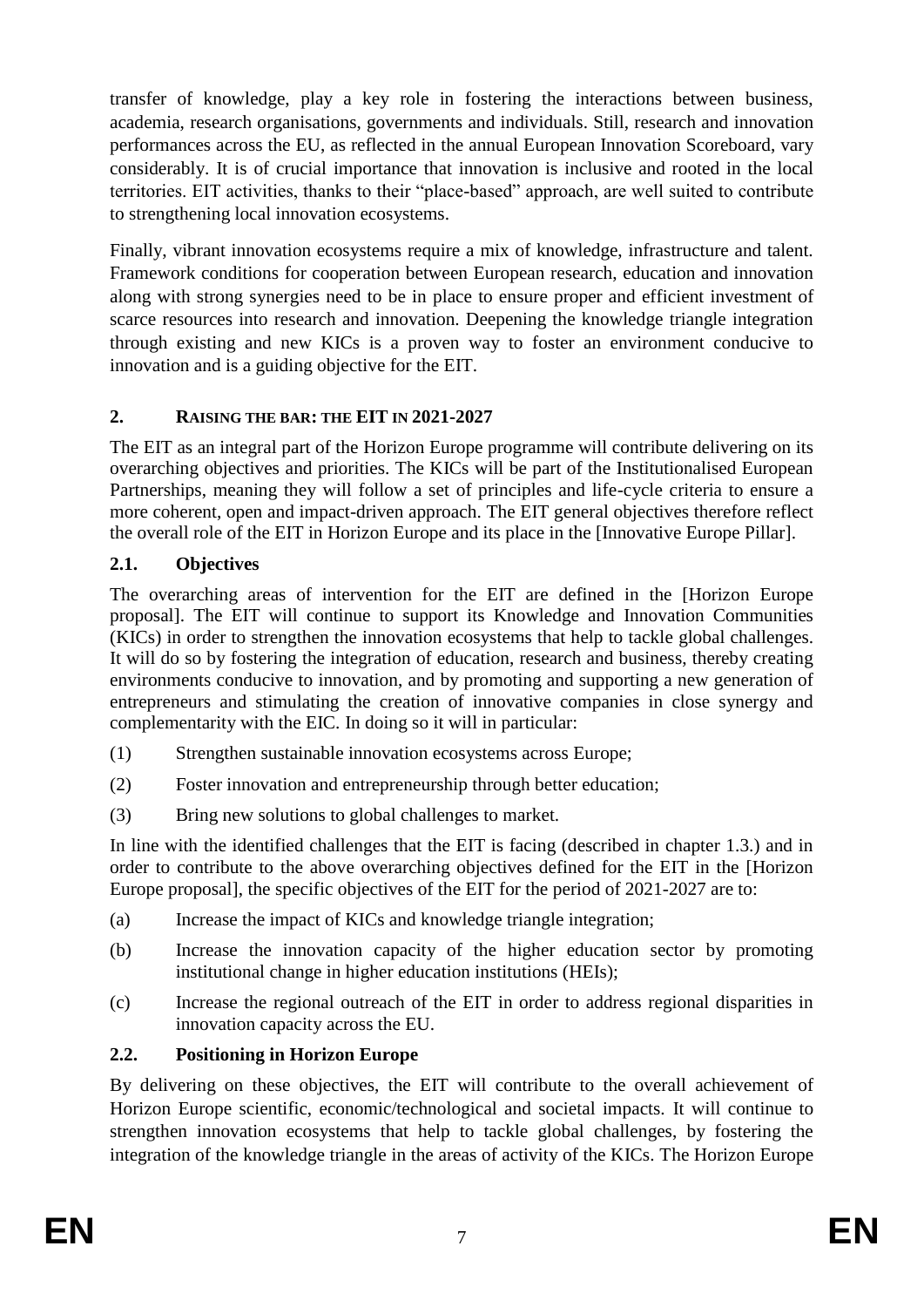Strategic Planning process will ensure closer alignment between the EIT activities and the rest of Horizon Europe. Based on its proven track record, the EIT will play an important role in the Open Innovation Pillar.

Strong synergies between the EIT and the European Innovation Council will be key for the impact of the [**Innovative Europe**] **Pillar**. The EIT and the EIC will run complementary activities aiming at streamlining the support provided to innovative ventures. Based on the expertise of its KICs, the EIT will provide business acceleration services and trainings to beneficiaries awarded EIC funding.

The EIT will furthermore facilitate the access of EIC beneficiaries to KICs' innovation ecosystems and relevant actors of the knowledge triangle. In this way EIC beneficiaries can become actively involved in KICs' activities and benefit from KICs' services. In parallel, EIT beneficiaries will be able to apply to the EIC instruments, when EIT KICs support may not be available. The EIC may help start-ups supported by KICs with a high growth potential to rapidly scale-up. In particular, the most innovative KICs'-backed ventures may, if selected under the EIC, benefit from the blended finance support offered by the EIC Accelerator and/or by the financial support offered by InvestEU instruments.

The EIT will ensure stronger synergies also with programmes and initiatives in the **[Excellent Science] Pillar**, to accelerate the transfer of knowledge resulting from blue sky research into concrete applications benefiting the society. In particular, with regard to the Marie-Skłodowska-Curie Actions (MSCA), the EIT will collaborate on the development of innovation and entrepreneurial skills of MSCA fellows.

The EIT will contribute to the **[Global Challenges and Industrial Competitiveness] Pillar** and complement relevant activities to tackle global challenges and increase the competitiveness of the EU on a global scale. In particular, through its KICs, the EIT will seek to contribute to relevant missions and thematic clusters and other European Partnerships by notably supporting demand-side measures and providing exploitation services to boost technology transfer and accelerate the commercialisation of results achieved.

The EIT will ensure coherence with the European innovation ecosystems strand of Horizon Europe. In particular, the EIT will take an active part in the activities of the EIC Forum and will establish links between the EIT Community and relevant activities supporting innovation ecosystems in order to avoid duplication and ensure coherence and complementarity of actions.

Opportunities for synergies will be also explored between the Sharing Excellence part of Horizon Europe and the outreach activities supported by the EIT. In particular, target countries of the Horizon Europe Sharing Excellence part will be able to leverage on EIT expertise and support for the development of downstream activities (i.e. close to market), as the target group for for EIT outreach activities.

# <span id="page-8-0"></span>**3. BOOSTING THE INNOVATION TALENT AND CAPACITY OF EUROPE**

A reinforced role of the EIT, through a focus on actions where it will add value at the EU level and contribute to achieving the objectives of Horizon Europe, will guide the EIT strategy for 2021-2027. First, the EIT will continue to support the innovation capacity and ecosystems through KICs, their further development and expansion, and through the launch of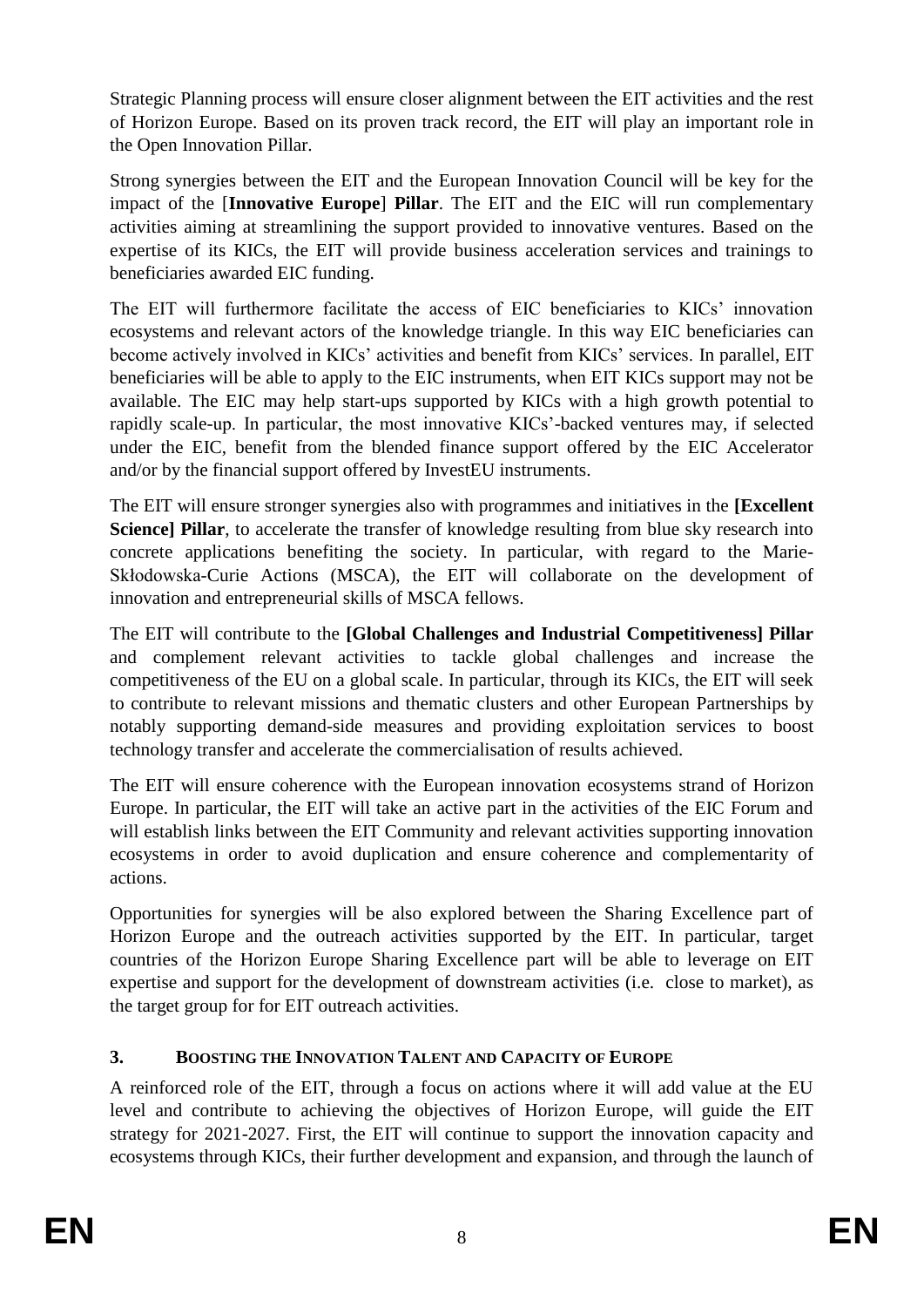new KICs. Secondly, building on its experience with the knowledge triangle integration, the EIT will directly support the development of the entrepreneurial and innovation capacity in the higher education sector. Finally, through more effective cross-cutting measures, the EIT will ensure that its impact at the EU level increases. In addition, the EIT will also improve its operations in a number of areas in order to increase its effectiveness, efficiency and impact.

# <span id="page-9-0"></span>**3.1. Knowledge and Innovation Communities**

# *(1) Support to existing KICs*

The integration of the knowledge triangle by the EIT and KICs at EU, Member States, regional and local levels will remain a core task for strengthening innovation ecosystems and making them sustainable, as well as for developing new solutions to global challenges. The EIT will continue support a portfolio of KICs (see Figure 2) and will further strengthen its successful platform for launching, growing and managing them. KICs will continue to operate through co-location centers (CLC). The KICs will continue to pursue financial sustainability in order to achieve financial independence from the EIT grant in the long-term (at the latest, after 15 years) through leveraging public and private investment.

The EIT will dedicate a large share of its budget to support KICs. It will monitor and analyse their performance and ensure they deliver towards the objectives of the EIT and of the Horizon Europe Programme. Beyond financial support, based on lessons learned, the EIT will provide strategic supervision to KICs, as well as guidance on horizontal and specific issues, including on the establishment of synergies within Horizon Europe and with other EU initiatives. In particular, the EIT will support KICs in establishing interfaces and fostering joint activities with relevant European Partnerships and other relevant Union initiatives and programmes.

It will also monitor the award of the EIT Label to KICs' education and training programmes and explore a more effective quality assurance mechanism, including external recognition and accreditation for the EIT Label.

The EIT will facilitate shared services towards the KICs and exchanges of experiences and good practices between KICs and foster collaboration between them (cross-KIC activities) on both thematic and horizontal topics. Cross-KIC activities have highest potential where several KICs alreadyaddress common EU policy priorities where no dedicated KICs exist. Bringing together the different KICs communities in dedicated joint actions of mutual benefit has high potential for synergies and The EIT will boost such activitiesand take an active part in defining the content and structure of the cross-KIC activities. It will monitor the implementation of cross-KIC activities as well as the results achieved, with the aim of making those activities an integral part of the KICs' strategies.

# *(2) Increasing the regional impact of KICs*

The EIT will further increase its regional impact through an enhanced **openness** towards potential partners and stakeholders and a better articulated **regional strategy** of KICs, including links to the relevant Smart Specialisation Strategies.

The EIT Regional Innovation Scheme, steered by the EIT and implemented by KICs, has been so far run on a voluntary basis. From 2021 on, the EIT RIS will become an integral part of the KIC' multi-annual strategy. The EIT will continue to provide guidance and support to KICs in the preparation of multi-annual EIT RIS strategies and in their implementation. EIT RIS activities will continue with improved support to the innovation capacity of countries and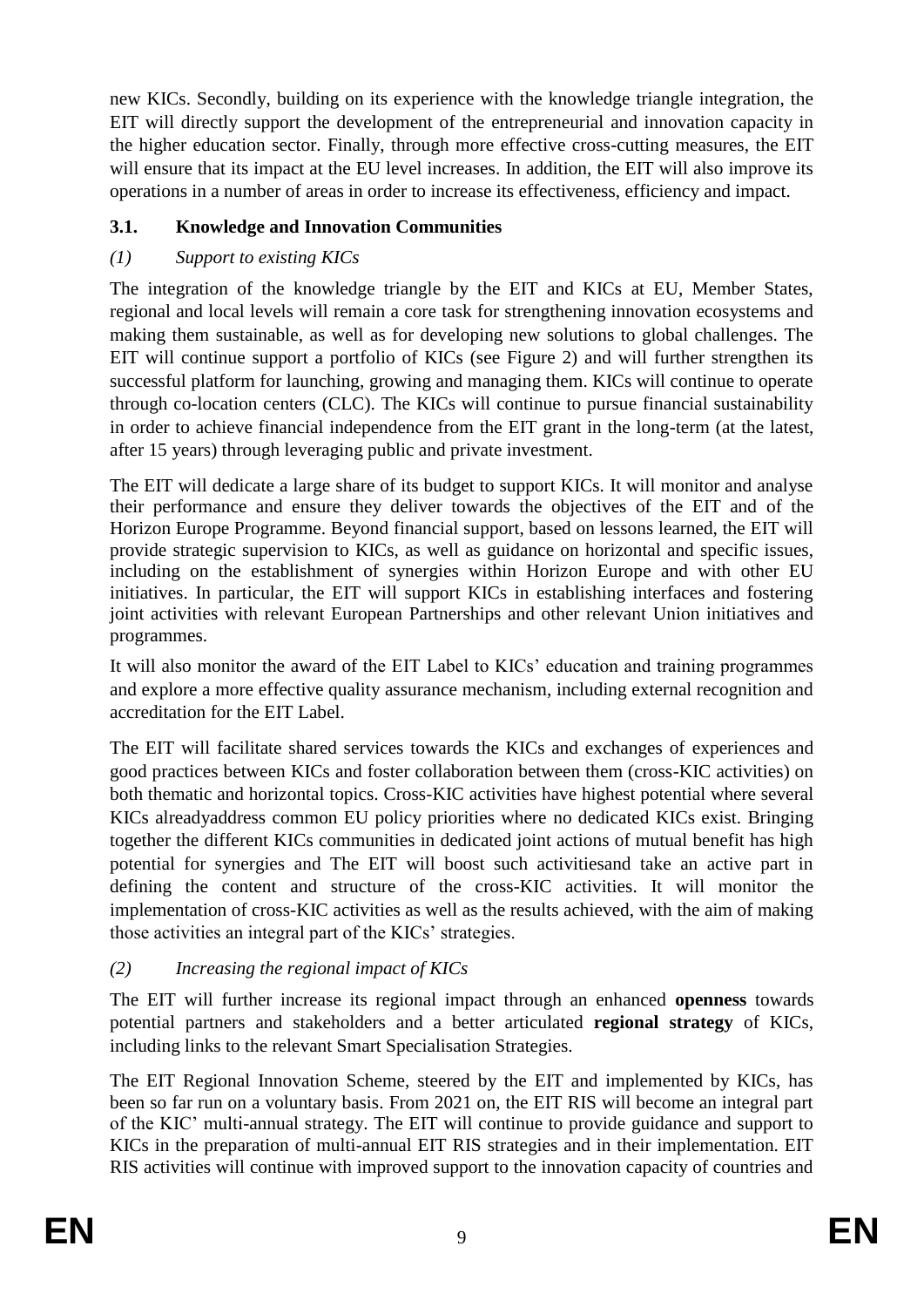regions that underperform in terms of innovation. The EIT budget devoted to implementing EIT RIS activities will be at least 10% of the overall EIT support funding to KICs, thereby increasing the number of KIC partners from targeted regions. Activities supported through the RIS will aim to:

- improve the innovation capacities of the local ecosystem, via capacity building activities and closer interactions between the local innovation actors (clusters, networks, regional authorities, HEIs, research organisations, VET institutions);
- link local innovation ecosystems to pan-European innovation ecosystems through cooperation with EIT KICs and their co-locations centres.

In addition, in order to ensure KICs' deeper integration in local innovation ecosystems, each KIC will be required to develop and implement a strategy aiming at strengthening the relationship with regional and local innovation actors, and the EIT will actively monitor the implementation. A "place-based" innovation approach should be integrated within the KIC's multi-annual strategy and business plan and build on KIC's CLCs (and RIS), thus leveraging on their role as gateway for accessing a KIC community and interacting with the co-located partners. KICs should demonstrate links with local Smart Specialisation Strategies and with the activities of relevant thematic platforms and interregional initiatives, including the Managing Authorities of ESI Funds. The EIT will also monitor how CLCs operate and how they integrate in the local innovation ecosystems.

*(3) Launch of new KICs*

In order to contribute to addressing new and emerging global challenges, the EIT will launch new KICs in priority fields selected based on criteria assessing, among other aspects, their relevance to Horizon Europe policy priorities, and their potential and added value to be addressed through the EIT model. The launch of new KICs will take into account the Strategic Planning of Horizon Europe and the budget allocated to the EIT in 2021-2027. The relevant selection criteria for European Partnerships defined in Annex III of the [Horizon Europe Regulation] will be included in the KIC Call for proposals and assessed during the evaluation.

The list of priority fields for future KICs is set out in Annex 1A to this SIA.

Based on a proposal from the EIT Governing Board and an analysis thereof, a first KIC in the field of Cultural and Creative Industries (CCI) is proposed to be launched in 2022 with a call for proposals to be published in 2021. This priority field has the strongest complementarity with the eight KICs that have already been launched by the EIT, as well as with the potential priority areas for other European Partnerships to be launched in the framework of Horizon Europe. CCI are a sector with a high growth potential, many grass-roots initiatives and strong citizen appeal. They are strongly embedded in their local and regional ecosystems. However, CCI are still a very fragmented sector and the innovators and business creators lack the needed entrepreneurial and innovation skills. These bottlenecks would be best tackled by a KIC thanks to its knowledge triangle integration approach, long-term perspective and placebased approach. A factsheet summarizing the challenges of the CCI field and the expected impact of the future KIC is included in Annex 1B to this SIA.

Based on the proposed budget for the EIT, a second new KIC could be launched in 2025 with a call to be published in 2024, after an amendment to Annex 1A to add new priority field(s). The priority area(s) will be selected in light of the proposals of the EIT Governing Board. These proposals will take into account the priority areas to be identified in the Horizon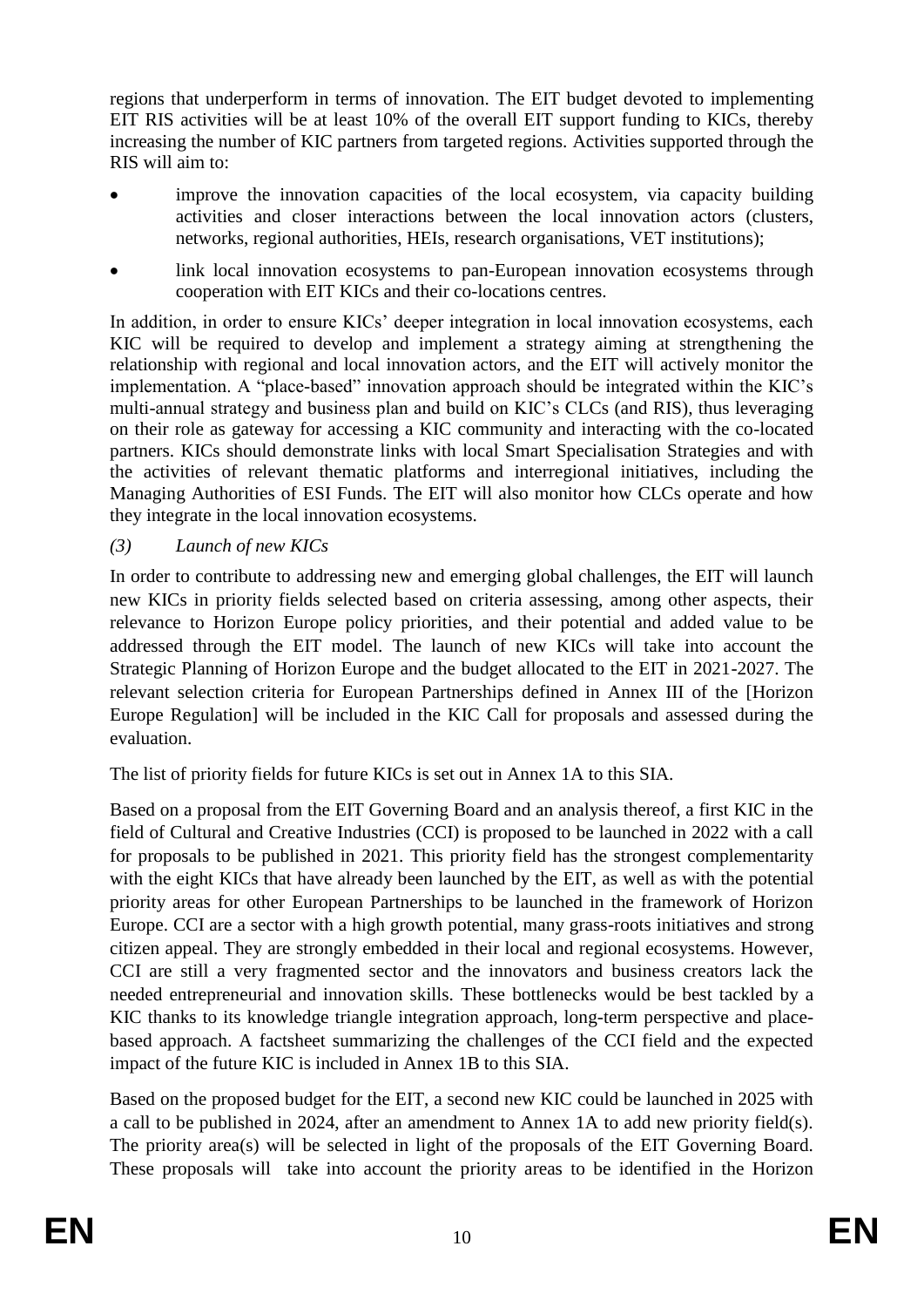Europe Strategic Research and Innovation Plan and the criteria set for the selection of European Partnerships, in particular openness, transparency, EU added value, coherence and synergies. The criteria for selecting new KICs will be aligned with those in the Horizon Europe. They will also support delivery on EU policy priorities such as missions and Sustainable Development Goals. Other new KIC/KICs could be selected in case additional budget to that of the EIT would become available.

The EIT will:

- Strengthen innovation ecosystems by continuing to support existing KICs in addressing global challenges through the integration of the knowledge triangle.
- Define areas of and promote stronger cross-KIC collaboration on topics of strategic and policy relevance.
- Ensure that KICs develop and implement a strategy to create collaboration and synergies with relevant European Partnerships and other relevant Union initiatives and programmes.
- Ensure that KICs have an inclusive approach aiming at strengthening their relationship with national, regional and local innovation actors.
- Ensure that EIT RIS activities deliver on increased regional impact and are fully integrated in KICs' multi-annual strategies.
- Launch new KICs in selected thematic areas of strategic importance, starting with a KIC in the field of Cultural and Creative Industries in 2022.

## <span id="page-11-0"></span>**3.2. Supporting the innovation capacity of higher education**

Through the knowledge triangle integration model, the EIT has helped to bridge the persistent gap between higher education, research and innovation. In particular, the EIT is a key tool for the development of human capital through its distinctive focus on entrepreneurial education. However, the impact of the EIT remains limited to the KICs' partners.

To support innovation more widely, higher education institutions in Europe need to be innovative and entrepreneurial in their approach to education, research, and engagement with businesses and the broader local innovation ecosystem, including civil society.

Developing HEIs into more innovative and entrepreneurial organisations requires a clear strategy, a methodological framework and commitment of resources. Based on its experience, the EIT is uniquely positioned to support the development of entrepreneurial and innovation capacity of HEIs under Horizon Europe.

Activities will be implemented by the EIT through the KICs in an open and targeted way which will aim at increasing the innovation capacity in higher education in order to integrate a wider number of HEIs in innovation value chains and ecosystems. These activities will complement the intervention of the EIT on education as core part of the Knowledge Triangle Integration activities of KICs, in particular through making them more open and accessible to non-partners of the KICs. The impact of the EIT would reach beyond the KICs and contribute to the EIT's core mission of boosting sustainable economic growth and competitiveness by reinforcing the innovation capacity of Member States, in line with the Horizon Europe goals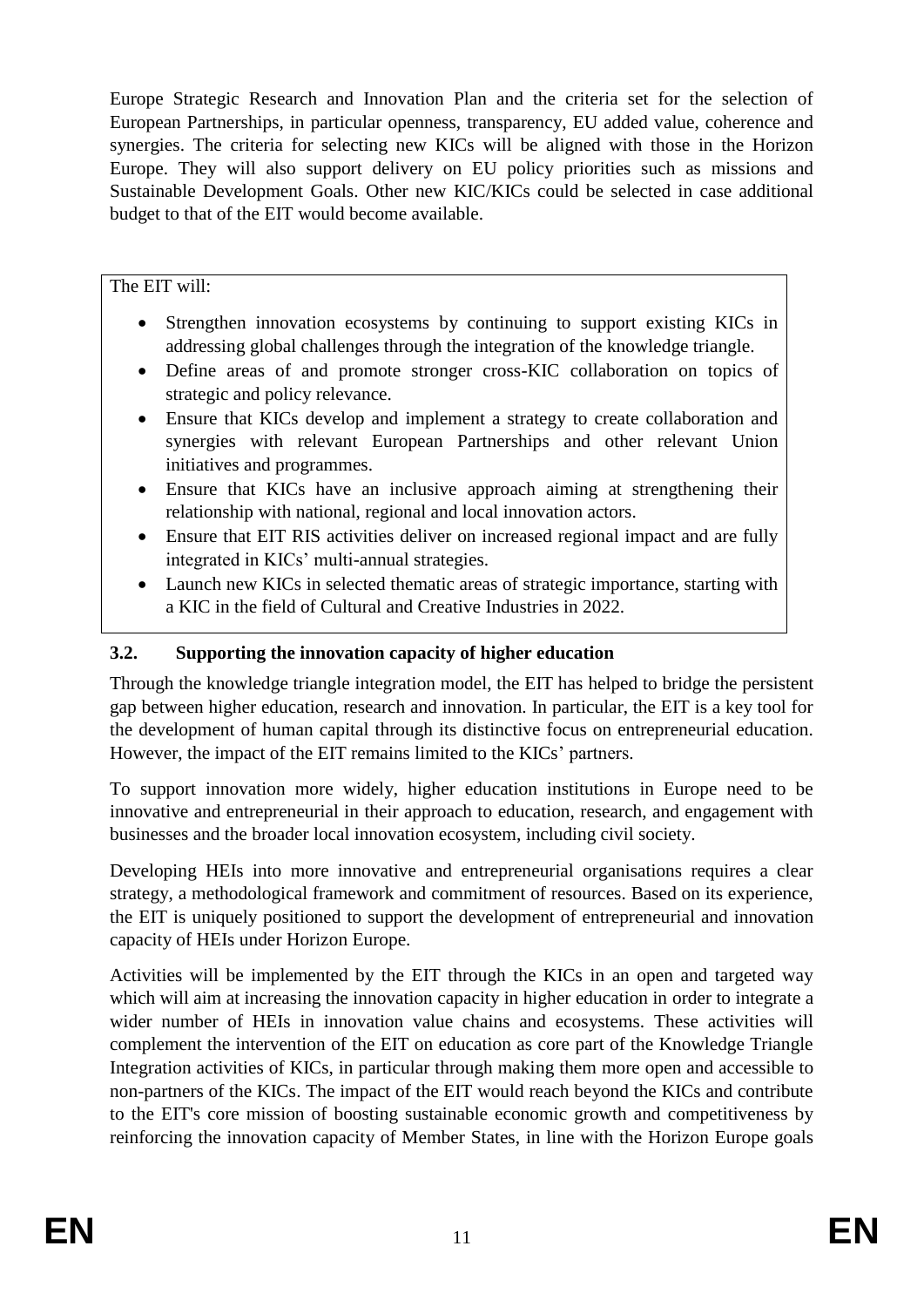of fostering entrepreneurial and innovation skills in a lifelong learning perspective, including increasing the capacities of HEIs across Europe.

The EIT support will build on policy initiatives such as the HEInnovate<sup>4</sup> and RIIA<sup>5</sup> frameworks that have proven their value in a number of HEIs and Member States across the EU. The EIT will design the support activities in close collaboration with the Commission ensuring coherence and complementarity with relevant activities within Horizon Europe , Erasmusand other programmes. The specific details of the implementation and delivery mechanism process will be further developed and fine-tuned in the first three years and will be subject to monitoring and evaluation during this pilot phase before further upscaling.

The EIT will play a steering and coordination role in the implementation and monitoring of the activities that will be run by the KICs. Particular attention will be paid to ensuring: an inclusive approach to attract HEIs beyond the KICs' partners; an inter-disciplinary and intersectoral approach; and a link with the European Commission Smart Specialization Strategy, relevant thematic platforms and the EIT RIS.

The EIT will link its support to developing innovation capacity in higher education to the EIT Label, which is awarded currently to the KICs' education programmes. In particular, participating HEIs may be involved in the use of the EIT Label. The EIT will also extend the EIT Label to lifelong learning activities involving and reaching out to a wider target group of students, adult learners and institutions (including VET institutions) beyond the KICs. The application of the Label beyond the EIT community will have a more structuring effect at all levels (individual, programme and institution).

The EIT will in particular target HEIs from countries that are moderate and modest innovators and other low performing regions that wish to strengthen their innovation footprint and Smart Specialisation Strategies. The EIT will allocate to this measure at least 25% of the overall budget allocated to these activities.

<sup>1</sup> <sup>4</sup> HEInnovate is a policy framework developed by the European Commission and the OECD. HEInnovate offers HEIs a methodology to identify innovation capacity areas for further edvelopment and to shape relevant strategies and actions in order to achieve the desired impact. HEInnovate is based on sound methodological evidence with eight capacity development areas: Leadership and Governance; Digital Transformation; Organisational Capacity; Entrepreneurial Teaching and Learning; Preparing and Supporting Entrepreneurs; Knowledge Exchange; Internationalisation; and Measuring Impact. OECD has published a number of HEInnovate-based country reports, see OECD Skills Studies series at https://www.oecd-ilibrary.org/education/

<sup>5</sup> The Regional Innovation Impact Assessment framework (RIIA) was developed by the European Commission as a first step in guiding assessments of the innovation impact of universities through the elaboration of metrics based case studies. Assessing the innovation impact, e.g. through the RIIA framework, could potentially be tied to innovation performance based funding instruments at the regional, national or EU level.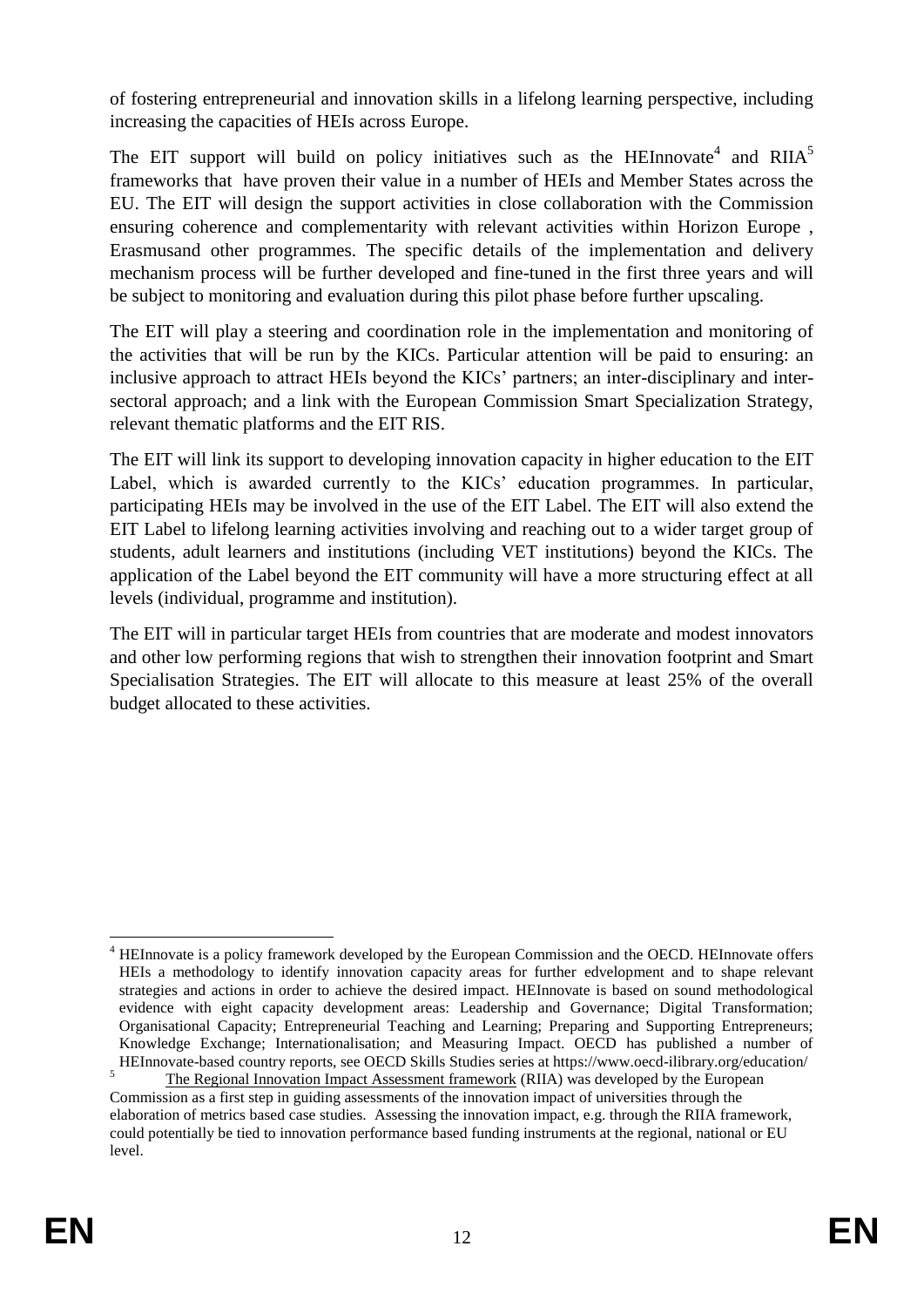#### The EIT will:

- In cooperation with the Commission, design and launch activities to support the development of innovation capacity in higher education, which will be implemented through the KICs, starting in 2021.
- Introduce an outreach scheme to incentivize HEIs from moderate and modest innovator countries to develop their innovation capacities.
- Provide specific guidance, expertise and coaching to participating HEIs.
- Strengthen and widen the scope of the EIT Label beyond the KICs to include the HEIs participating in the action.

#### <span id="page-13-0"></span>**3.3. EIT cross-cutting activities**

#### *(1) Communication*

The EIT will reinforce its communication and visibility. With a growing number of KICs and a new action supporting the entrepreneurial development of HEIs, the EIT will boost its efforts to increase its recognition as a quality brand for innovation. This brand management and improved communication is crucial especially towards citizens as the innovations coming out of the EIT contribute to demonstrate the concrete impact of EU investments through the European Research and Innovation Framework Programme. The EIT will apply an improved branding strategy towards its main stakeholders (HEIs, research organisation, businesses, etc.) in all Member States and beyond, in line with Horizon Europe communication approach.

In order to ensure wider dissemination and better understanding of the opportunities offered by the EIT, the EIT will explore the possibility to reinforce guidance and assistance on aspects related to participation in EIT KICs across Europe by building on existing networks of information across Europe.

In order to ensure that a large stakeholder community across the knowledge triangle at EU, national, regional and local levels are aware of all EIT (and KICs) calls and funded projects, they will appear also in the European Funding and Tender Opportunities Portal, under Horizon Europe.

EIT will organise regular meetings of the Member States' Representatives Group as well as Commission related services, at least twice a year, to ensure an appropriate communication and flow of information with Member States and at EU level, and keep them informed of the performances and achievements of the EIT-funded activities. The Member States' Representatives Group shall also ensure appropriate support to liaise EIT-supported activities with national programmes and initiatives, including the potential national co-financing of those activities.

The EIT will continue running the EIT Stakeholder Forum and the EIT awards in order to promote the interactions with European actors of the knowledge triangle and recognise the most promising entrepreneurs and innovators in Europe.

The EIT will continue to steer and provide strategic guidance to the EIT Alumni Community<sup>6</sup> (in collaboration with the EIT Alumni Board) to maximise its entrepreneurial and societal

1

<sup>&</sup>lt;sup>6</sup> The EIT Alumni Community brings together entrepreneurs and change agents who have participated in an education or entrepreneurship programme delivered by a KIC. The Community represents a network of over 5000 members.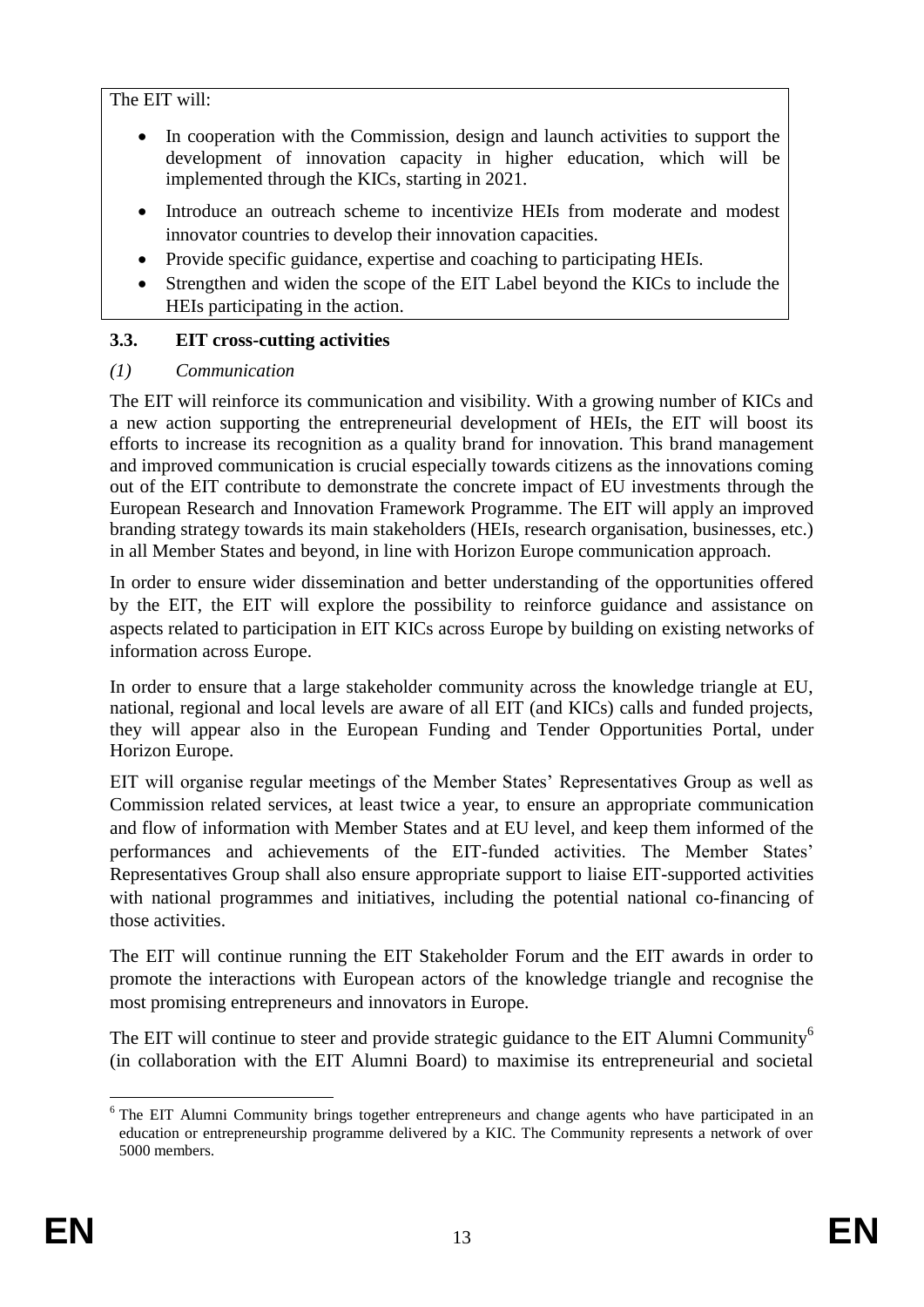impact and the continuous involvement of its members in EIT-supported activities. In the course of 2021-2027 the Community will continue growing and will also include the alumni taking part to the actions supporting the innovation capacities of HEIs.

## *(2) Identify and share good practices with stakeholders*

The EIT has a key role in disseminating good practices and lessons learned. The KICs and the projects supporting innovation and entrepreneurial capacity of HEI are a valuable source of evidence and experimental learning for policy-makers, providing examples of good practices and support in the development and implementation of EU policy in their thematic domains.

So far, the good practices and learnings stemming from the KICs have not been sufficiently codified and disseminated effectively. In its support function as a knowledge partner for policy makers and the entire innovation community, the EIT will further develop its role as an innovation institute able to detect, analyse, codify, share and ensure the take-up of innovative practices, learnings and results from the EIT-funded activities (education & training, support to innovation, support to entrepreneurship) on a broader scale. This activity will build on the links and synergies with the other initiatives within the [Innovative Europe Pillar]of the [Horizon Europe proposal].

## *(3) International cooperation*

Within the scope of the EIT Regulation, the EIT will seek greater impact of its activities through international cooperation and will coordinate international EIT-funded activities by the KICs. Its focus will align closely with relevant industrial policy objectives of the European Union as well as its research and innovation priorities and ensuring European added value.

In its international cooperation the EIT, in consultation with the Commission, will focus on effective tackling of global societal challenges, contributing to relevant international initiatives and the Sustainable Development Goals, ensuring access to talent and enhanced supply and demand of innovative solutions. The EIT and KICs will plan and perform their international activities in close collaboration with the Commission, in compliance with the Horizon Europe approach and other relevant EU policies, and under the supervision of the EIT Governing Board.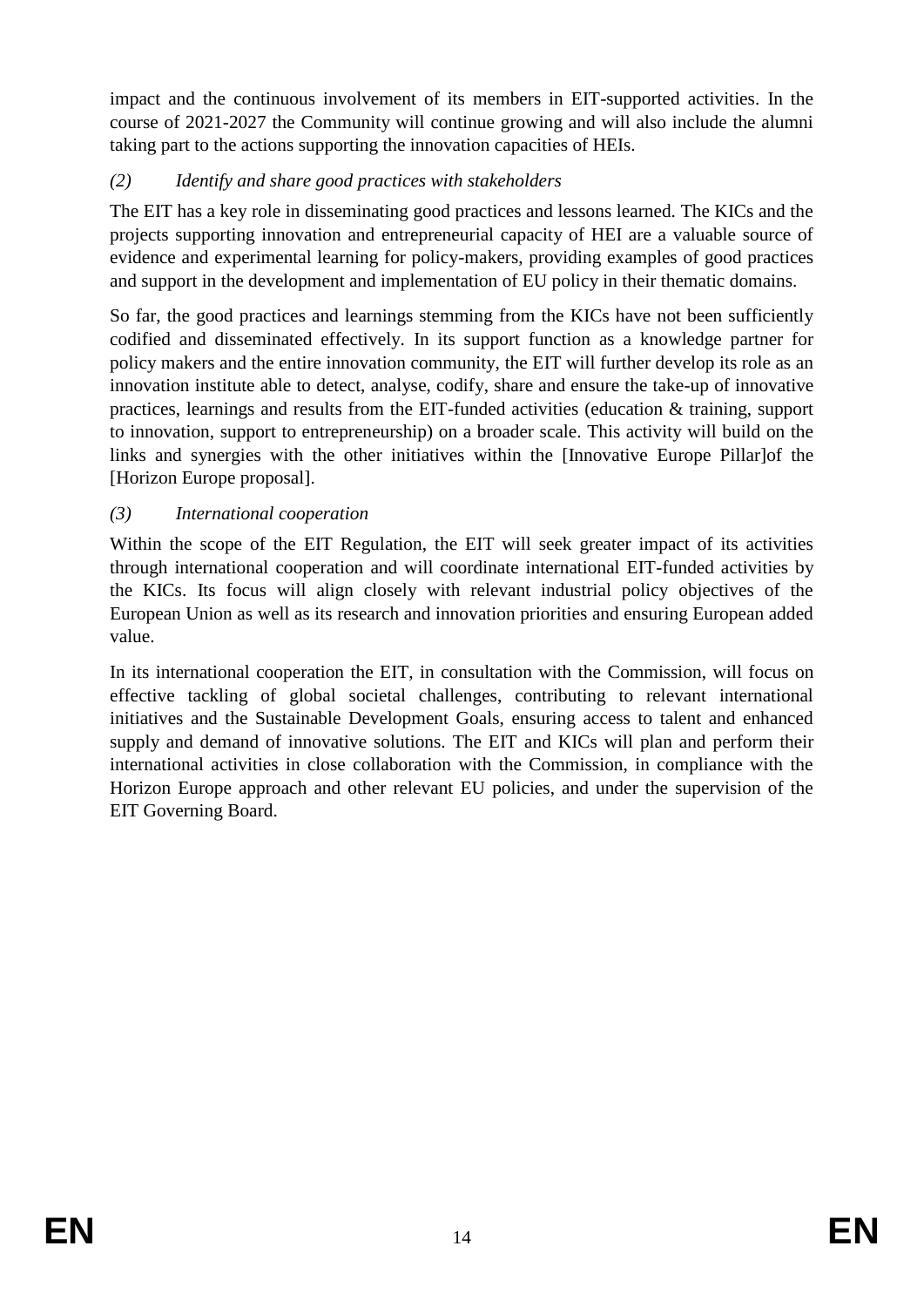The EIT will:

- Improve its visibility through a stronger branding strategy towards main stakeholders in Member States.
- Ensure visibility of the European Union's support.
- Explore the feasibility to use existing EU information networks and provide coordination to their activities in order to ensure better advice and guidance to potential EIT KICs partners.
- Organise regular meetings of the Member States' Representatives Group to ensure an effective communication and flow of information with MS.
- Increase the visibility of its action towards citizens and its community of stakeholders through the Stakeholder Forum, the EIT Awards and the EIT Alumni.
- Identify, codify, and effectively share learnings and good practices emerging from EIT-funded activities; engage with EU Member States authorities at both national and regional level, establishing a structured dialogue and coordinating efforts, in order to identify, share and disseminate good practices and learnings.
- Develop broad lines of international cooperation of the EIT and the KICs under the supervision of the EIT Governing Board, in compliance with the Commission's strategy for international cooperation on research and innovation and in consultation with the the respective Commission services.

# <span id="page-15-0"></span>**3.4. Making it work**

This section includes a number of measures that aim to adapt and improve the current functioning of the EIT and the KICs. An effective and strategic EIT Governing Board will monitor the implementation of those measures at the EIT level, and will provide the necessary incentives and control, including through the funding allocation process, to ensure that the KICs implement them.

# *(4) KIC operational model*

The EIT will provide operational guidance to and monitor the KICs on compliance with sound management principles, the principles and criteria set out for European Partnerships in the Horizon Europe regulation and alignment with Horizon Europe priorities in order to maximize their performance and impact.

Measures ensuring continuous openness of the KICs and transparency during implementation will be improved notably by including common provisions for new members that add value to the partnerships. They will also run their activities in a fully transparent way. KICs will remain dynamic partnerships that new partners, including an increasing share of SMEs, can join on the basis of excellence and strategic fit. In order to limit the concentration of funding and ensure that KICs activities benefit from a wide network of partners, the procedure for the preparation of the Business Plan (including the identification of priorities, the selection of activities and the allocation of funds) will be made more transparent and inclusive. Finally, KICs will increase the share of calls, in particular for innovation projects that are open to third parties. All these measures will increase the number of participating entities involved in KICs' activities. Finally, KICs should report on the involvement of new partners in their regular reporting.

As KICs operate across the entire value chain of innovation, they will ensure an appropriate balance of education, entrepreneurship and innovation activities in their Business Plan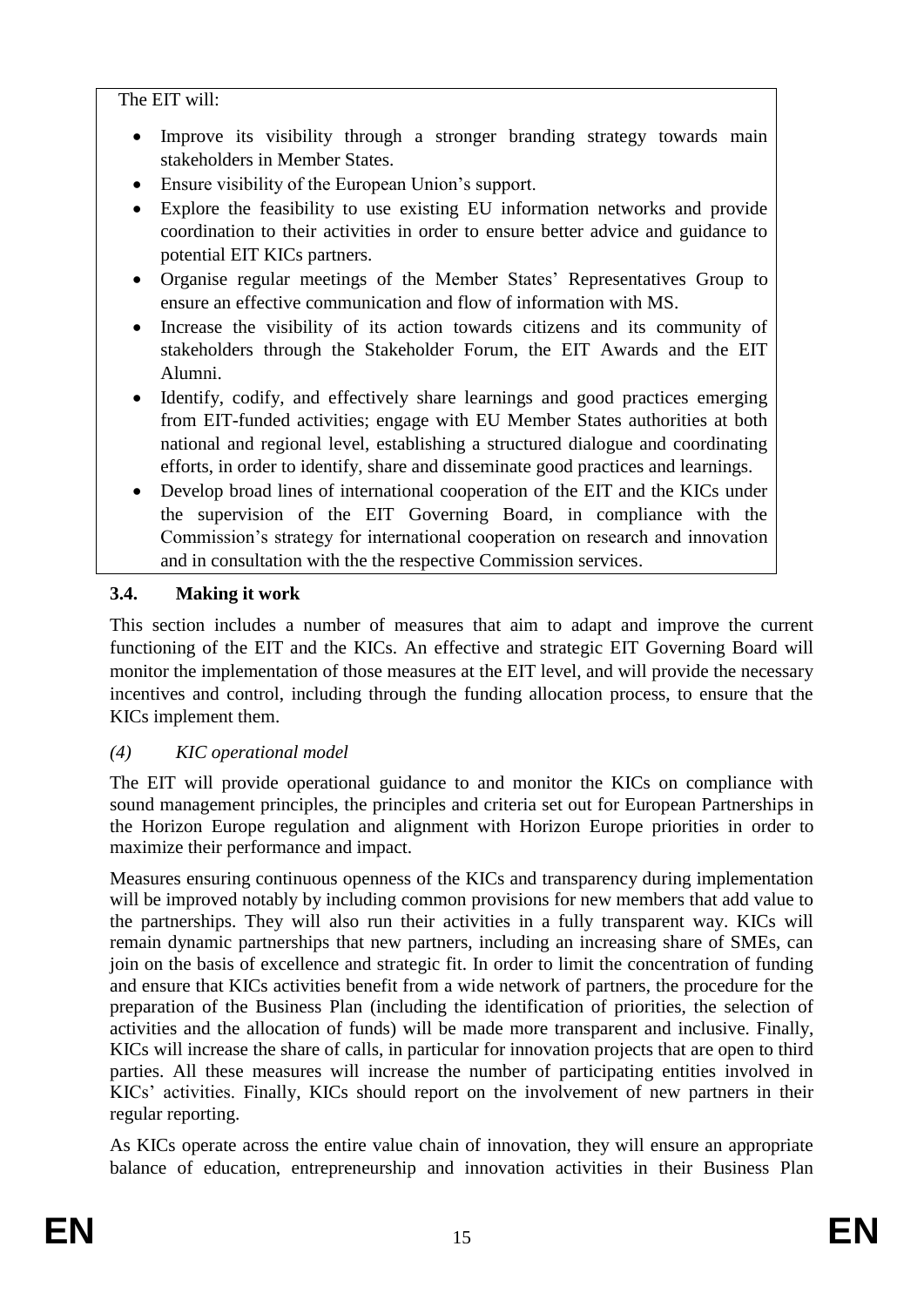portfolio. KICs operations will be implemented through a lean, efficient and cost-effective structure that would keep administrative and overhead costs to a minimum. EIT will ensure that KICs will achieve their expected impacts through a broad range of activities, identified in the KICs' Business Plans, which effectively support the fulfilment of their objectives.

Commitments from each KIC's partner throughout the contractual duration of the initiative will be ensured by regularly monitoring the actual partner's contributions against the original commitments. EIT will ensure that KICs have a risk management system in place for cases where some partners are not able to meet their original commitments.

The EIT will:

- Ensure that KICs apply strict principles of openness and transparency, in particular as regards the selection of new partners and the procedure for the preparation of the Business Plans.
- Ensure that the implementation of the KICs is in full compliance with the respective requirements stemming from the Horizon Europe regulation.
- Ensure an appropriate balance in the Business Plans between activities of the knowledge triangle.
- Ensure that KICs keep their administrative costs to a minimum.
- Ensure transition of existing eight KICs towards delivery of the new implementation criteria of Horizon Europe for European Partnerships.

## *(5) KIC funding model*

Through a lean and simplified funding model, the EIT will enhance the impact and contribution of KICs towards reaching the objectives of the Horizon Europe Programme. In order to increase the value added of its support, the EIT will adapt its funding model. There are four main areas where the EIT will implement improvements.

Firstly, the EIT will introduce a co-funding rate in order to increase the levels of private and public investments. The adaptation of the funding model will facilitate the KICs in the transition towards financial sustainability. It will incentivise them to decrease gradually during the duration of the framework partnership agreements the share of EIT funding in their Business Plan while increasing the level of co-investment from non-EIT sources. Fixed decreasing co-funding rates will be applicable across phases of the entire KICs' life cycle (start-up, ramp-up, maturity, exit from the EIT grant) as presented below.

|                                | Start-up      | <b>Ramp-up</b> | <b>Maturity</b> | <b>Exit from EIT</b><br>grant                     |
|--------------------------------|---------------|----------------|-----------------|---------------------------------------------------|
| Years                          | $1 - 4$       | $5 - 7$        | $8 - 11$        | $12 - 15$                                         |
| <b>EIT Co-</b><br>funding rate | Up to $100\%$ | Up to $80\%$   | Up to $70\%$    | 50% at year 12,<br>decreasing by<br>10% per annum |

Figure 4: EIT co-funding rates 2021-2027

Secondly, the grant allocation process currently used will be geared more strongly towards competitive performance and results and the use of multiannual grants. The EIT Governing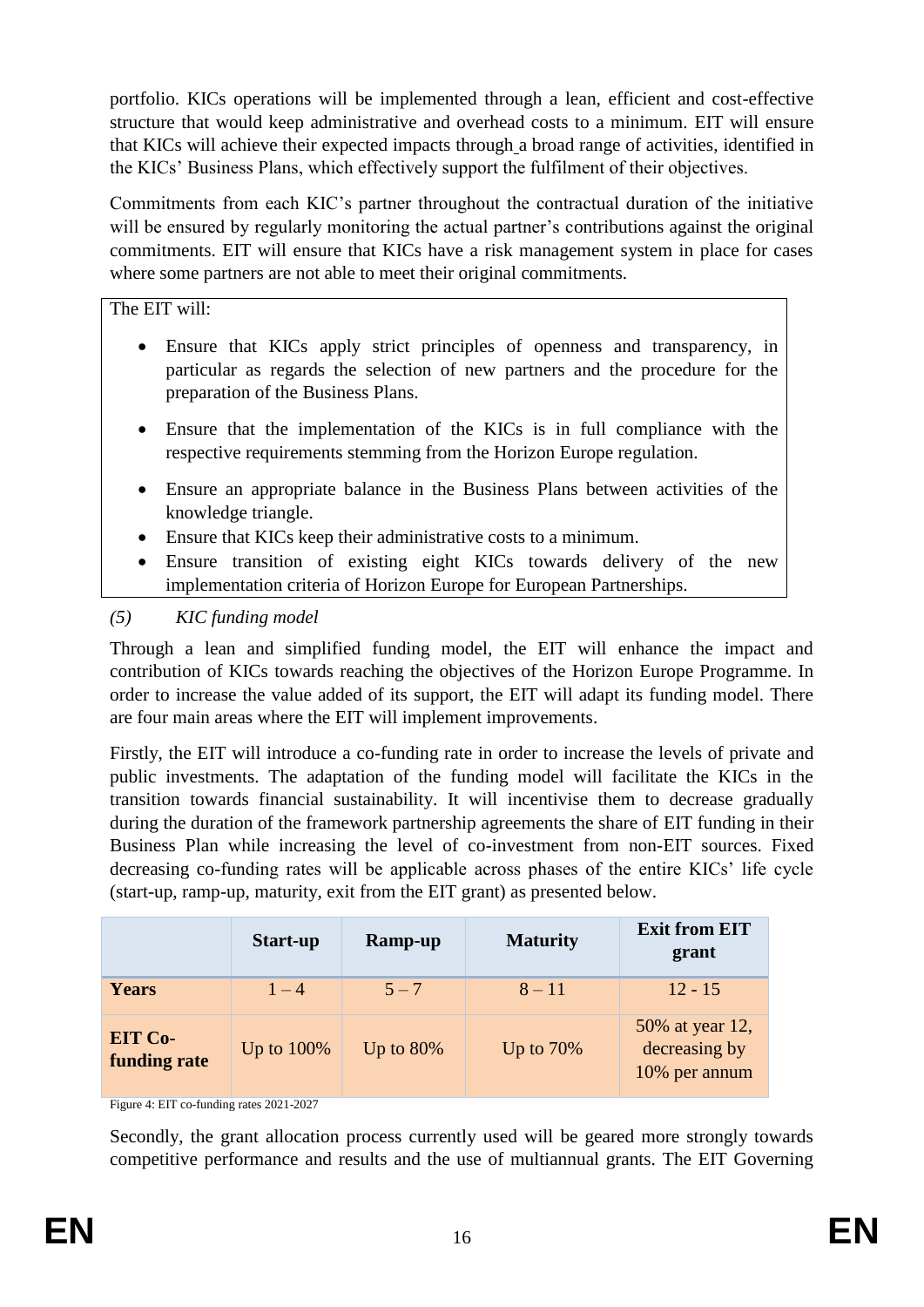Board will provide stronger incentives to KICs in particular based on their individual performance in order to ensure the highest level of impact. The EIT will therefore amend its competitive funding provisions in order to improve its impact as part of Horizon Europe.

Thirdly, the EIT will apply strict rules for reinforcing the review mechanism prior to the expiry of the first 7 years initial period of KIC's operations. This mid-term review to be undertaken with the help of external experts should be in line with the best international practice, in line with Horizon Europe criteria for the monitoring and evaluation of European Partnerships and take place before the expiry of the initial seven years period. As a result of the review, a decision will be made by the Governing Board to either continue the financial contribution to a KIC, or to discontinue it (thus not extending the framework partnership agreement with that KIC) and reallocate the resources to better performing activities.

Finally, the EIT will continue its efforts towards simplification in order to alleviate unnecessary administrative burden<sup>7</sup> of the KIC, allowing the implementation of their annual Business Plan and multi-annual strategy in an agile and efficient way. This will include the use of lump sum or unit costs for relevant KIC activities. Moreover, in order to provide a better planning of the resources, in particular of innovation activities, as well as facilitate stronger commitment and long-term investment from participating partners in KICs activities, the EIT will sign multi-annual grant agreements with KICs, when appropriate, under the respective framework partnership agreements. These multi-annual grant agreements should not exceed 3 years.

The EIT will:

- Implement a new funding model designed to incentivise commitment from KICs' partners.
- Continuously improve the funding model by simplifying KIC's reporting practices and, when deemed appropriate, sign multi-annual grant agreements with KICs under the respective framework partnership agreements.
- Adapt the competitive grant allocation process to reward performance and results.
- Reinforce the comprehensive review of the performance of each KIC prior to the expiry of their 7th year of activity to support a Governing Board decision on the continuation or termination of their financial support, in line with Horizon Europe framework for European Partnerships.

*(6) EIT relation with KICs after the termination of the framework partnership agreement*

Subject to an in-depth independent study in close cooperation with the Commission, by the end of 2023, the EIT will define its relations with the KICs that will stop receiving support grants in the course of the 2021-2027 programming period. Subject to a positive outcome of a final review, the EIT may conclude a "Memorandum of Co-operation" with each KIC, aiming to maintain cooperation with KICs after the termination of the framework partnership agreement. This Memorandum should include, inter alia, rights and obligations linked to:

<sup>&</sup>lt;u>.</u>  $<sup>7</sup>$  In particular, the annual reporting on KIC complementary activities would be discontinued, as recommended</sup> by the Court of Auditors in its Special Report of 2016 ( Recommendation 1, p. 51).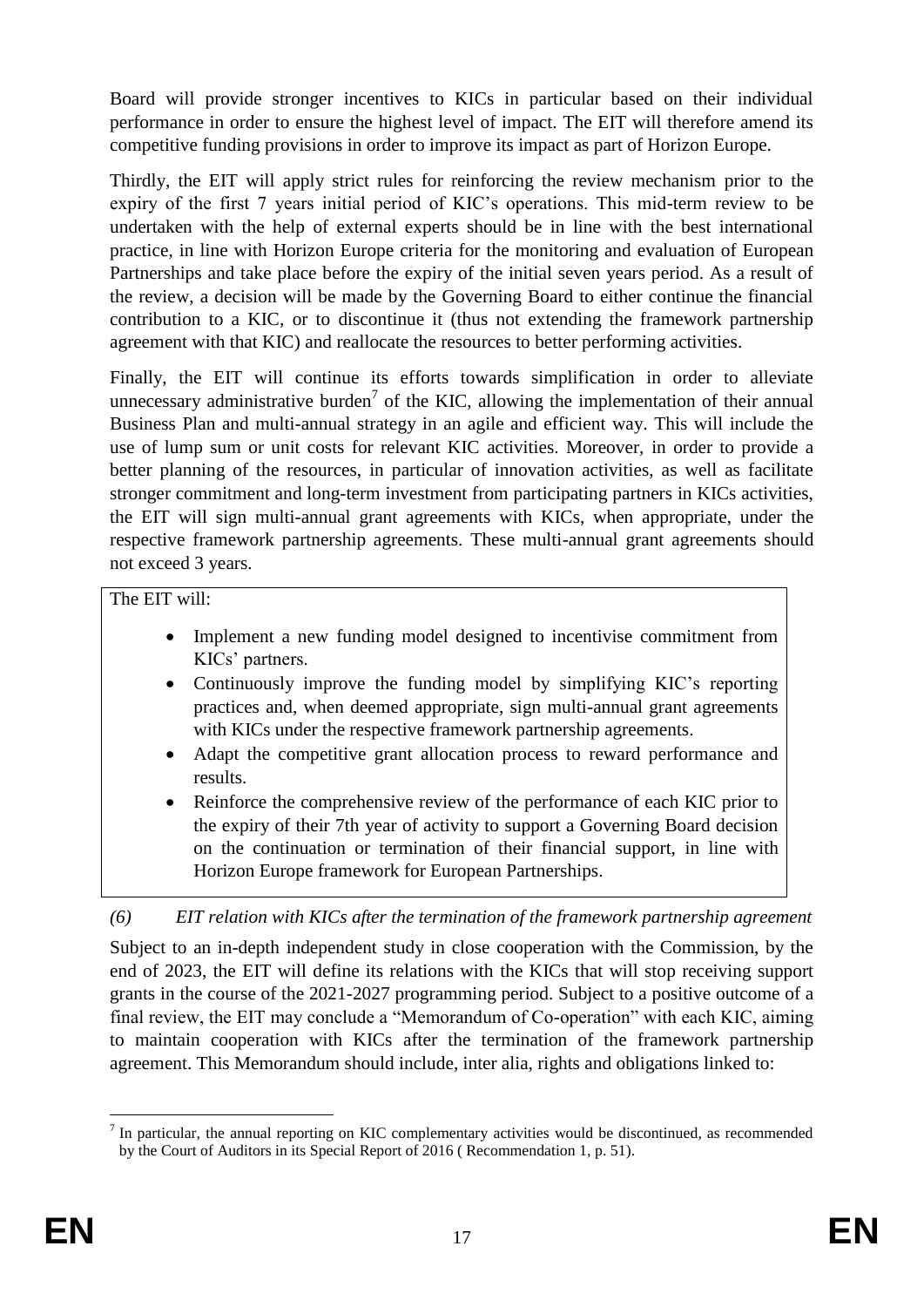- the use of the EIT brand, participation in EIT Awards and in other initiatives organized by the EIT;
- the use of the EIT Label for education & training programmes;
- participation in EIT competitive calls for cross-KIC activities and shared services;
- relations with the EIT Alumni Community.

#### The EIT will:

- Develop the general principles for the relation with KICs after the termination of the framework partnership agreement, in line with Horizon Europe framework for European Partnerships;
- Conclude, subject to a positive final review and EIT Governing Board decision, Memoranda of Cooperation with the KICs in order to keep them as active members of the EIT Community.

## <span id="page-18-0"></span>**3.5. Synergies & complementarities with other programmes**

Building on its broad scope of action and distinctive role, the EIT is well placed to create synergies and provide complementarities with other EU programmes or instruments, including by reinforcing its support to KICs in their planning and implementing activities. The list below offers concrete examples where the EIT will contribute to synergies in the mid to long term beyond Horizon Europe.

## *Erasmus*

- Erasmus and EIT will establish synergies between their respective communities. Cooperation will be geared towards ensuring access for Erasmus students participating in KIC partner higher education institutions to KICs' summer schools or other relevant training activities (for instance, on entrepreneurship and innovation management) and establishing contacts with the KICs' alumni network.
- Cooperation activities can also include delivery of training by EIT/KICs to academic staff (coming from all Higher Education Institutions, beyond the KICs) for curricula integrating entrepreneurship and innovation, as well as testing, adoption and scalingup of innovative practices developed within Erasmus networks (like the Knowledge Alliances between higher education institutions and businesses) by KICs and vice versa.
- Synergies will be ensured, where possible, with the European Universities initiative that could help mainstream EIT's educational activities to reach a systemic impact.

## *Digital Europe Programme (DEP)*

- KICs' co-location centres will collaborate with the European Digital Innovation Hubs to support the digital transformation of the industry and public sector organisations.
- Feasibilities will be explored to use infrastructures and capacities developed within the DEP (e.g. data resources and libraries of artificial intelligence algorithms; high performance computing competence centres in Member States) by the KICs in education & training, as well as for testing and demonstration purposes in innovation projects.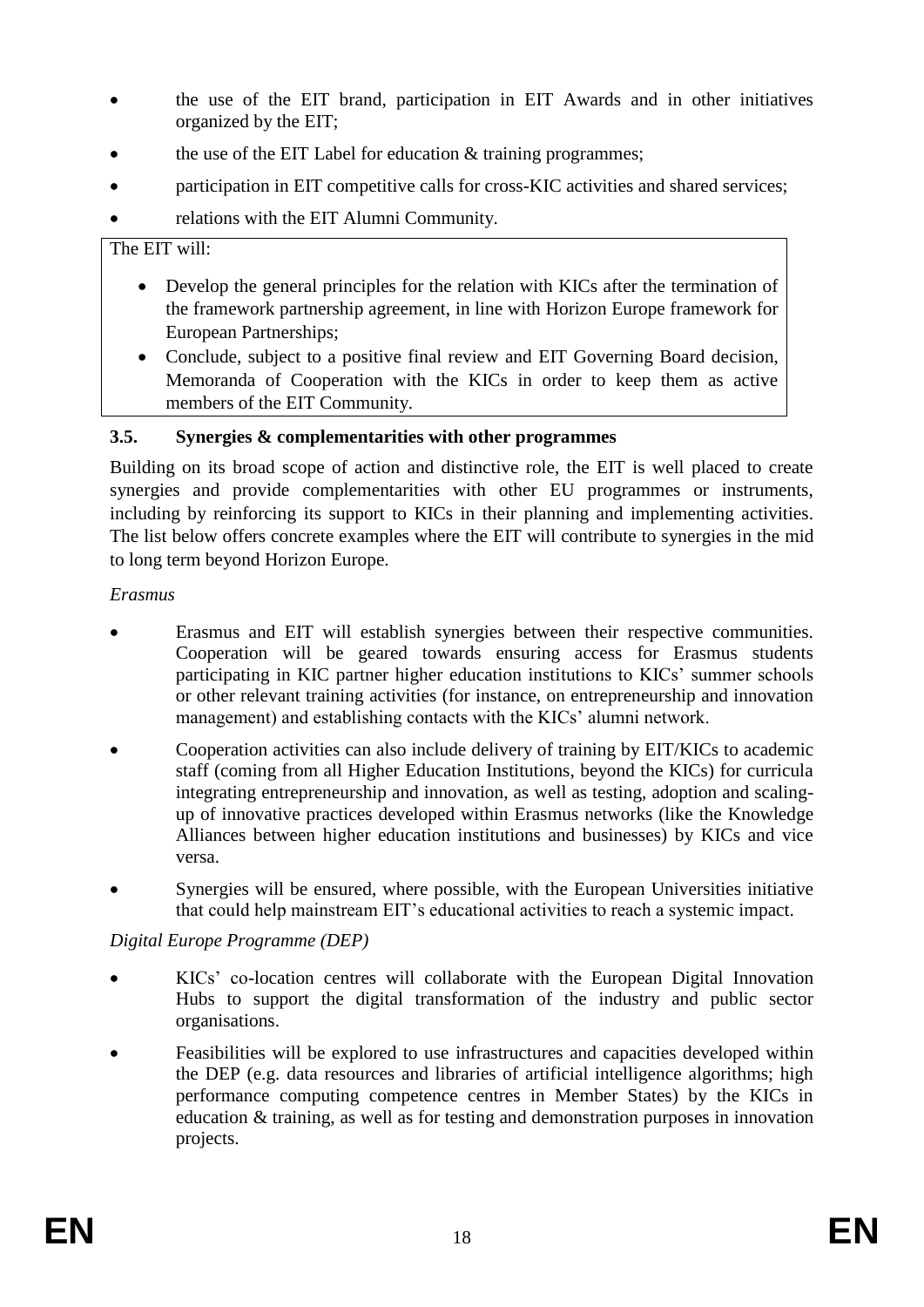*Cohesion Policy Funds (in particular European Regional and Development Fund and European Social Fund)*

- EIT KICs, through their co-location centres and RIS entities, will promote regional and cross-regional cooperation between the knowledge triangle actors (education, research, business) and managing authorities, in synergy with interregional cooperation and investments along value chains in related smart specialization priorities areas, and the work of the thematic smart specialisation platforms. The EIT will also explore contributing to the skills development initiatives under the Cohesion Policy Funds through exchange of best practices.
- EIT KICs will promote the collaboration with the Smart Specialisation Platforms, particularly the projects having experience in working with the Managing Authorities of Cohesion Policy Funds, in order to facilitate synergies between EIT resources, Cohesion Policy Funds and other European, national and/or regional programmes.

#### *InvestEU*

- EIT KICs will seek the collaboration of the InvestEU Advisory Hub to provide technical support and assistance to KICs'-backed ventures for the preparation, development, and implementation of projects.
- EIT KICs will contribute to feed the InvestEU Portal in order to bring investors closer to KICs'-backed ventures, in close collaboration with Commission services.

#### *Creative Europe*

 The new Creative Europe Programme will be specifically relevant for the activities of a future KIC on CCI. Strong synergies and complementarities will be developed with the programme in areas such as creative skills, jobs and business models.

#### *Single Market Programme (COSME)*

 KICs will seek cooperation with the Enterprise Europe Network (EEN) and its Sector Groups to facilitate business-to-business cooperation, technology transfer and innovation partnerships for entrepreneurs wishing to develop their activities across the EU and beyond. EEN organisations will promote EIT KICs activities among their SME clients. The EIT will explore cooperation the mobility programmes for new entrepreneurs to improve their entrepreneurial skills.

#### <span id="page-19-0"></span>**4. RESOURCES**

## <span id="page-19-1"></span>**4.1. Budget needs**

The EIT's budget needs in the period 2021-2027 are EUR [3000] million and are based on three main components: 1) the expenditure for the existing eight KICs (reflecting that for three of them the framework partnership agreements will come to an end by 2024) and the launch of two new KICs (in 2022 and 2025); 2) the launch of a new EIT support and coordination action; and 3) administrative expenditure.

Around EUR [2500] million (83,3 % of the total EIT budget) is envisaged to fund existing and new KICs and includes EUR [200] million for the Regional Innovation Scheme. Through the introduction of a co-funding rate, the KICs are expected to mobilise a further EUR [1500] million of other public and private sources. The budget for the launch of two new KICs (to be launched in 2022 and 2025, respectively) will be around EUR [300] million. Should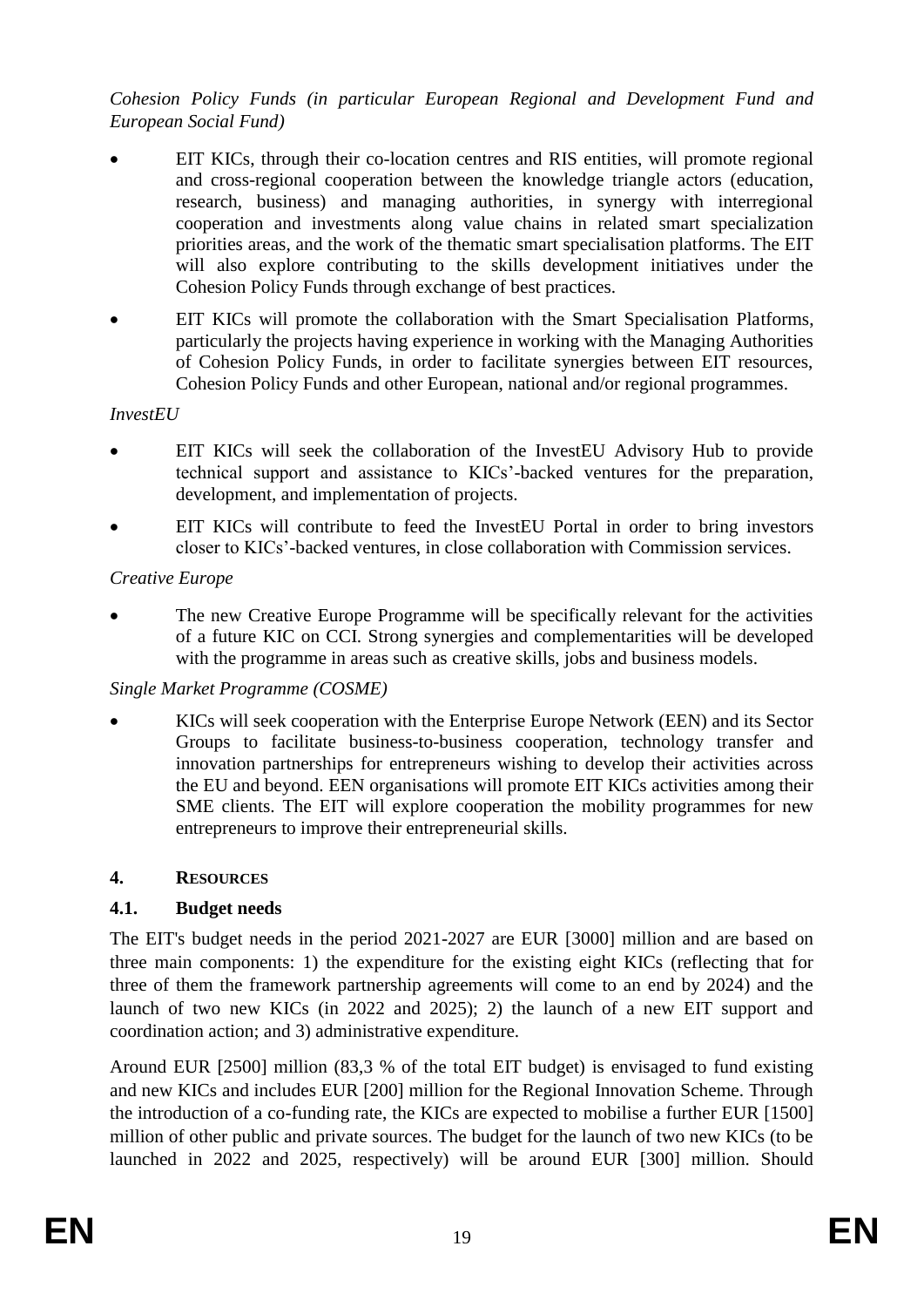additional budget to that of the EIT become available, the EIT could also launch additional KICs.

The EIT will launch a new support action to help develop the entrepreneurial and innovation capacity of HEIs. This action will require horizontal project management and monitoring services. Around EUR [400] million of the EIT budget (max. 14%) is needed to implement these activities, with EUR [120] million dedicated to the start-up phase (first 3 years) and the rest for the scale-up phase (final 4 years)

The EIT will continue to be a lean and dynamic organisation. The costs of administrative expenditure, covering necessary staff, administrative, infrastructure and operational expenses, will increase but on average not exceed 3% of the EIT budget. Part of the administrative expenditure is covered by Hungary through provision of free of charge office space until the end of 2029. On this basis, administrative expenditure will therefore be approximately EUR 73 million for 2021-2027. The budget breakdown is presented below:



# <span id="page-20-0"></span>**4.2. Impact (monitoring and evaluation)**

The measurement of EIT's impact will be continuously improved over the next programming period taking into account the lessons learnt and the experiences gained so far. The EIT will apply an evaluation, reporting and monitoring framework ensuring coherence with the overall approach taken for Horizon Europe while catering for flexibility. In particular, feedback loops between the Commission, EIT and KICs will be improved in order to address the objectives in a consistent, coherent and efficient manner.

# *Evaluation*

The periodic evaluations of the EIT activities, including those managed through KICs, will be carried out by the Commission in line with the provisions of the EIT Regulation and Horizon Europe Regulation. These evaluations will assess the effectiveness, efficiency, relevance, coherence and EU added value of the EIT activities including the KICs. They will be based on independent external evaluations and will feed into the overall mid-term and ex-post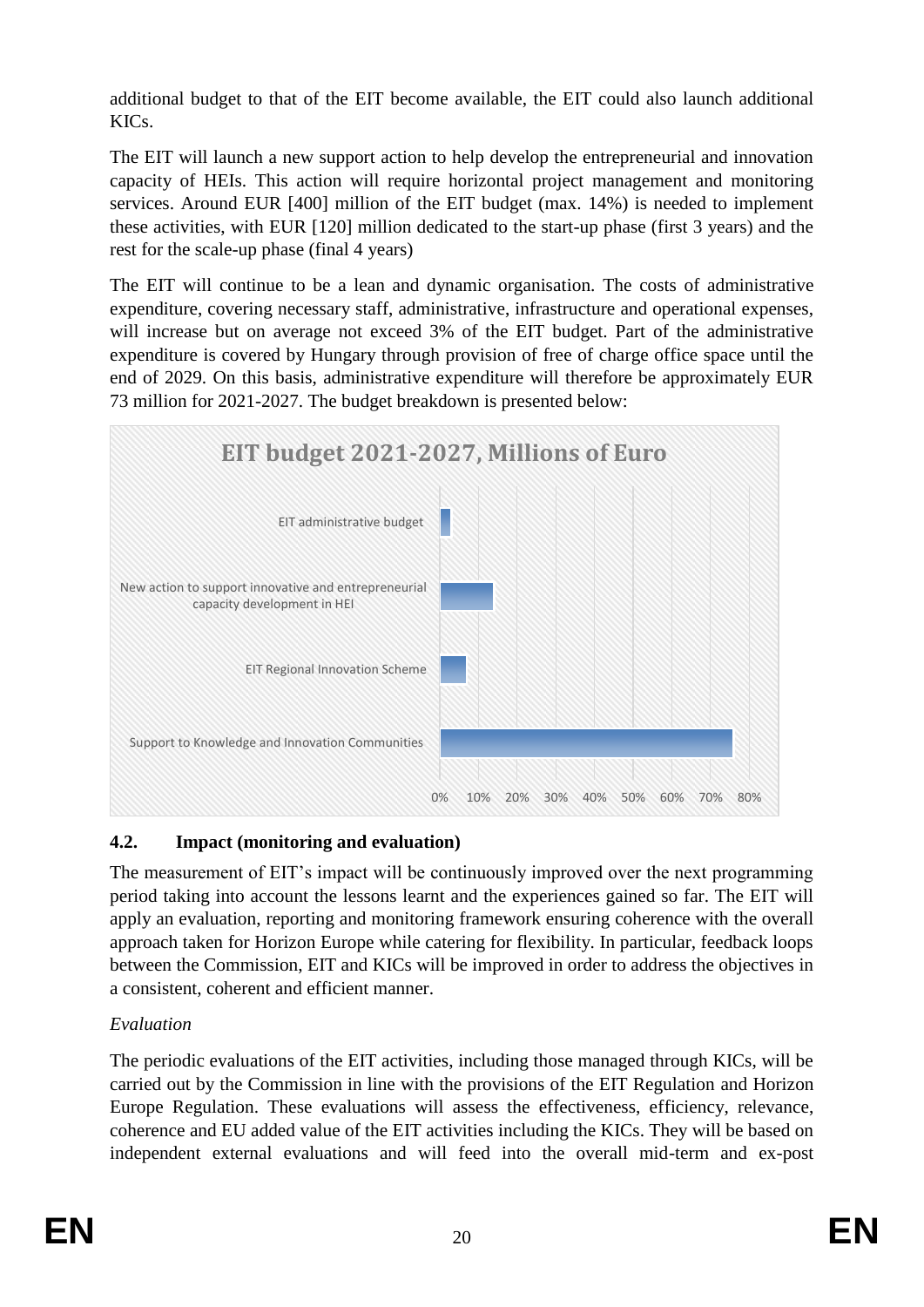evaluations of Horizon Europe. Furthermore, each KIC will be subject to a thorough review by the EIT before the end of the  $7<sup>th</sup>$  and  $14<sup>th</sup>$  year of operation under the Framework Partnership Agreements.

## *Reporting and Monitoring*

The reporting and monitoring of the KICs operational performance and their results will be a primary task of the EIT and will be implemented in cooperation with Horizon Europe common corporate services. The reporting and monitoring system for KICs will be built into the overall Horizon Europe monitoring system, in particular by implementing common data models including data collection. The Commission will take part in the co-design of all relevant impact and monitoring indicators and tools developed or applied by the EIT in order to ensure compatibility and consistency with the overall Horizon Europe monitoring system, including the key impact pathways, the criteria framework for European Partnerships and the Strategic Planning Process. Furthermore, EIT will take into account the deployment of the Innovation Radar methodology in Horizon Europe, and will explore how Innovation Radar could be leveraged by the KICs for enhancement of its monitoring activities.

Overall, it will be a responsibility of the EIT to regularly monitor the operational performance of the KICs and to adapt continuously its monitoring systems in line with Horizon Europe monitoring and reporting framework for European Partnerships and in cooperation with the Horizon Europe common corporate services. The results of such monitoring will feed into the KICs business planning processes and into the EIT decision-making on the allocation of the budget and preparation of the framework partnership agreements with the KICs as beneficiaries.

The EIT activities, including those managed through KICs, are expected to have

- (1) *economic/innovation impact* by influencing the creation and growth of companies, as well as the creation of new innovative solutions to address global challenges, creating direct and indirect jobs and mobilising other public and private investments;
- (2) *scientific and educational impact* by strengthening human capital in research and innovation, enhancing innovative and entrepreneurial skills both at individual and organisational levels and fostering the diffusion of knowledge and innovation openly within society;
- *(3) societal impact* by addressing EU policy priorities in the fields of climate change, energy, raw materials, health or food through innovative solutions, engagement with citizens and end-users and by strengthening the uptake of innovative solutions in these areas in society.

The table below provides the non-exhaustive list of management indicators and their targets that would be monitored by the EIT in 2021-2027. These indicators provide the main input and output orientations for monitoring the achievement of EIT's key objectives for the period 2021-2027 such as fostering innovation and entrepreneurship through better education, increasing its regional impact and openness towards potential partners and stakeholders, and bringing new innovative solutions to global challenges to market.

Additional indicators, including societal impact indicators in the KICs areas of activity, will be developed by the EIT together with the Commission in line with the development of the Horizon Europe programme indicator framework and will reflect the overall approach for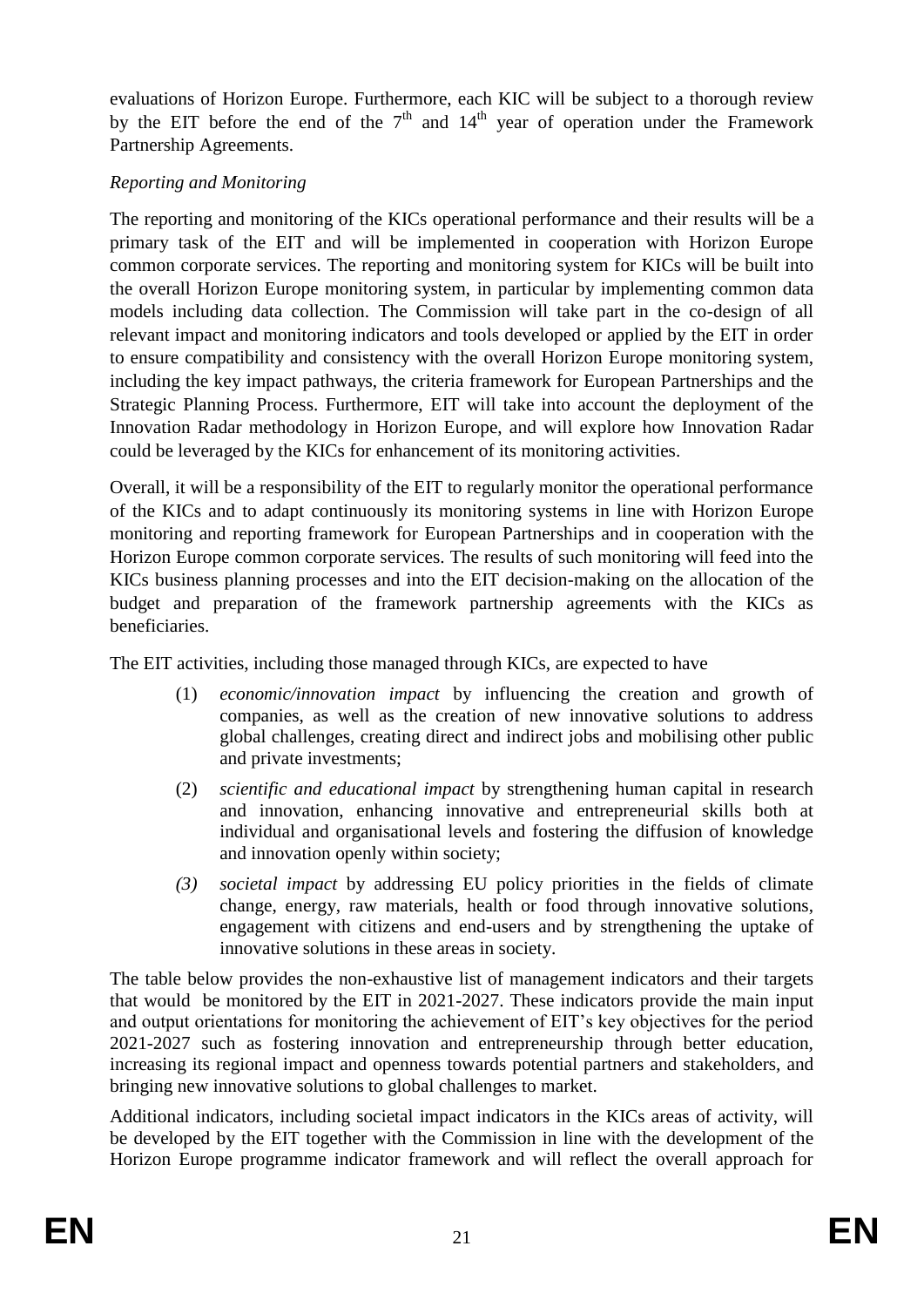European Partnerships to contribute to scientific, economic and societal impact. Overall the alignment of the impact indicators with Horizon Europe will aim at monitoring the progress towards the set objectives over time. This will ensure a comparative evidence-base on results and impacts generated by KICs vis-à-vis the rest of the programme. In addition, the EIT will ensure that the monitoring system would capture progress in relation to activities specific to the KIC model, such as knowledge triangle integration and entrepreneurial skills.These additional indicators will aim at monitoring the progress and impact over time. For example, the indicators on EIT education-related activities (including those supporting the capacities of HEIs) shall monitor human capital skill acquisition (short term), career (medium term) and working conditions (long term), HEIs engagement and capacity improvement (short term) or HEIs role and performance in local innovation ecosystems (medium and long term).

| <b>EIT Management</b><br><b>Indicators</b>                                                                                                  | Target 2023<br>(baseline 2020)                               | Target 2027<br>(baseline 2020)                                    |
|---------------------------------------------------------------------------------------------------------------------------------------------|--------------------------------------------------------------|-------------------------------------------------------------------|
| No. of entities/organisations<br>participating in EIT and KIC<br>activities                                                                 | 20 % increase                                                | 50 % increase                                                     |
| No. of innovations (products<br>and services) launched on the<br>market                                                                     | 1.500                                                        | 4.000                                                             |
| <b>Higher Education Institutions</b><br>involved in EIT and KIC<br>activities                                                               | 300, out of which 100<br>from the new action on<br>education | 750, out of which 450<br>from<br>action<br>new<br>on<br>education |
| No. of students involved in<br><b>EIT</b><br>and<br>KICs<br>education<br>activities                                                         | 10.000                                                       | 30.000                                                            |
| No. of start-ups supported                                                                                                                  | 300                                                          | 700                                                               |
| KICs' co-funding                                                                                                                            | <b>700 MEUR</b>                                              | <b>1500 MEUR</b>                                                  |
| No. of entities/organisations<br>participating in EIT and KIC<br>from<br>activities<br>regions<br>KICs'<br>CLC<br>the<br>outside<br>regions | 50 % increase                                                | 100 % increase                                                    |

The EIT will ensure that the data it collects through its internal monitoring system, including the results from KICs, are fully integrated in the overall data management system of Horizon Europe programme. The EIT will ensure that detailed information arising from its monitoring and evaluation process are made available timely and are accessible in a common e-database on Horizon Europe implementation. In addition, the EIT will ensure dedicated reporting on quantitative and qualitative impacts, including on committed and actually provided financial contributions.

The EIT will:

- Improve its current monitoring systems and introduce a reporting and monitoring framework including impact indicators, aligned with the Key Impact Pathways of the [Horizon Europe programme].
- Regularly monitor the KICs operational performance and their outputs, results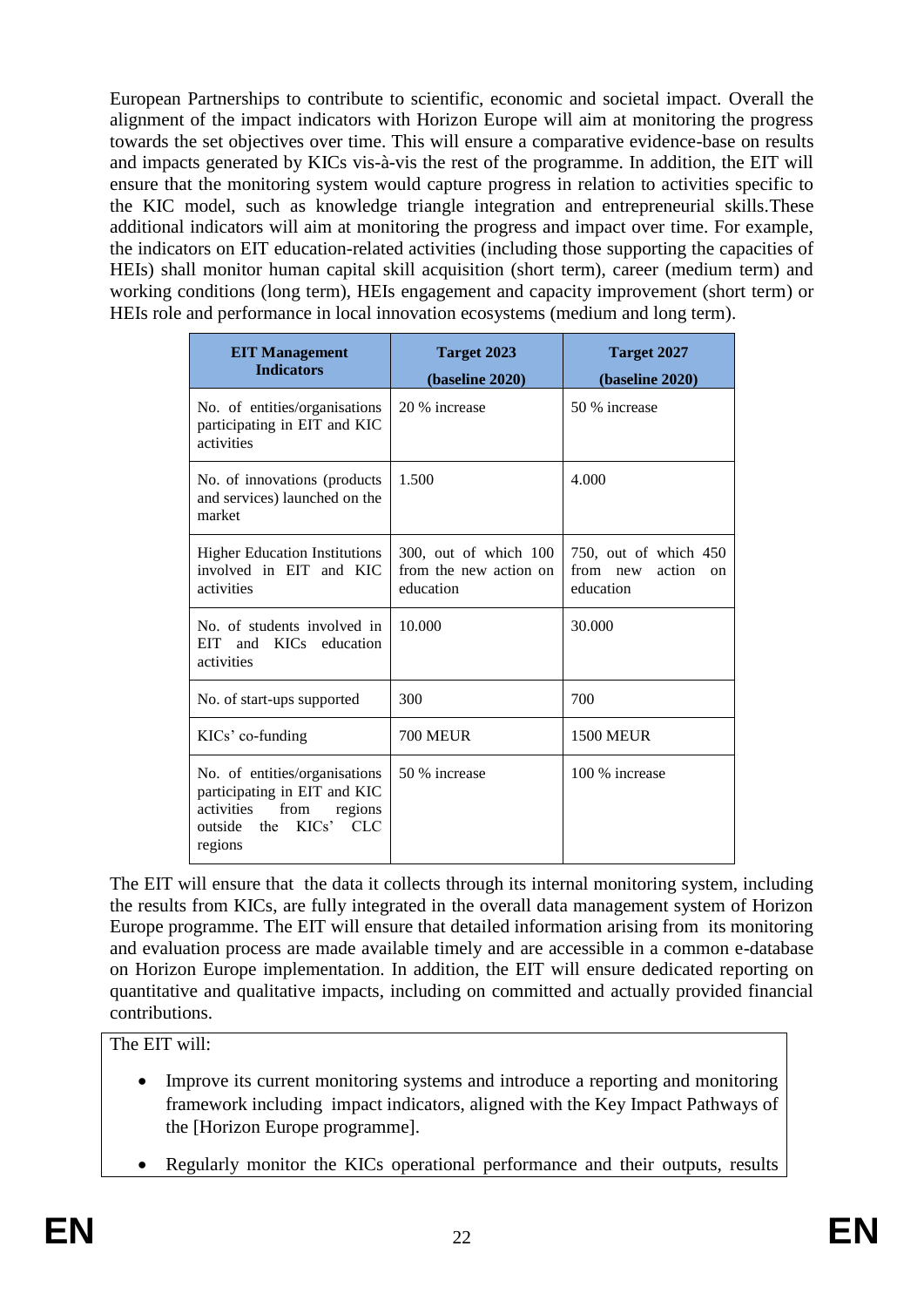and progress towards impact in line with the [Horizon Europe framework].

- Ensure the development of the specific societal indicators in the KICs areas of activity and its regular monitoring in line with Horizon Europe framework for societal impact.
- Ensure reporting on quantitative and qualitative impacts, including on financial contributions.
- Ensure access to results and project data from KICs and integrating it in the overall data management and reporting system of Horizon Europe programme.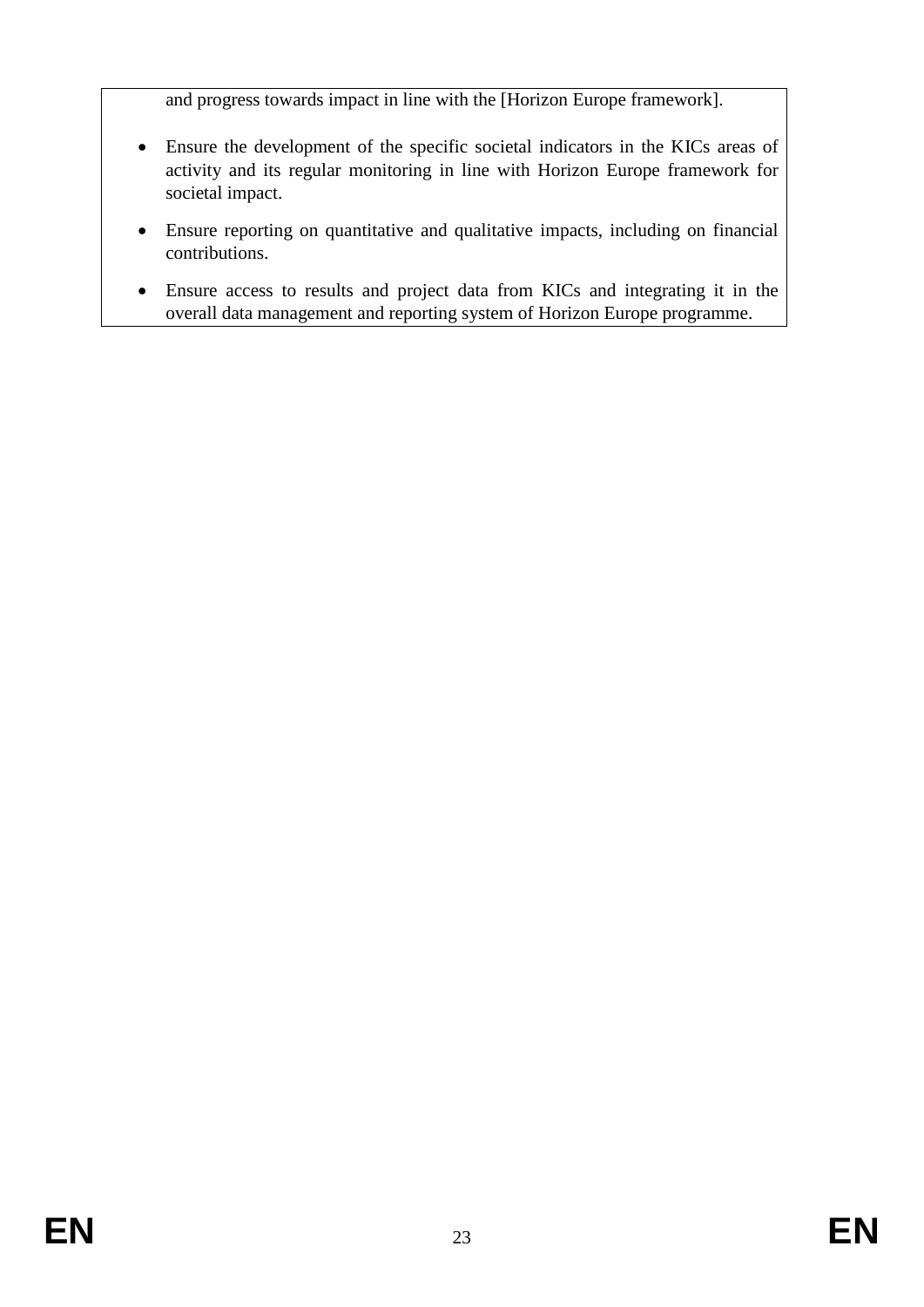#### <span id="page-24-0"></span>**5. ANNEX 1A**

Priority fields for launching new Knowledge and Innovation Communities.

1. Cultural and Creative Industries

#### <span id="page-24-1"></span>**6. ANNEX 1B**

#### **FACTSHEET ON THE KNOWLEDGE AND INNOVATION COMMUNITY "CULTURAL AND CREATIVE INDUSTRIES"**

#### **(7) The Challenge**

Cultural and Creative Industries (CCI) can bring a horizontal solution to an array of rising challenges, which are of a permanent nature, and can be addressed through research and innovation activities. These challenges can be grouped into four pillars: 1) Europeans' creativity, cultural diversity and values; 2) European identity and cohesion; 3) European employment, economic resilience, and smart growth; and 4) Europe as a global actor.

**Europeans' creativity and cultural diversity** depends on resilient and robust cultural and creative sectors. However those sectors, notably the audio-visual or music sector, are facing a number of challenges as a result of the increased competition from global players and the digital shift.

- Producers, distributors, broadcasters, cinema theatres and all types of cultural organizations need to innovate in order to attract new generations of audiences.
- The shortage of entrepreneurship and cross-cutting skills in  $CCI<sup>8</sup>$  concerns both emerging sub-sectors as well as very mature ones that undergo a profound digital transformation. These skills are needed for innovation and crucial in light of labour market changes that the sector is facing.

Societal challenges related to the **European identity and cohesion** can generally be described in terms of lack of 'bridges' connecting different parts of the society including different territories. They include issues related to social exclusion, the need to build closer intercultural links and developing a sense of common belonging based on our cultural diversity and common heritage that could be addressed through more community participation, innovations in design, architecture and the use of public spaces, as well as culture-led social innovation. In particular:

- There is limited cooperation between researchers and between research and industry as well as insufficient coordination of R&D efforts, sharing of methods, results, and best practices. Additionally, most of the research in CCI have not been translated which leads to repetition, as researchers are often unaware of similar projects.
- The level of integration of creative clusters and innovation hubs is insufficient.

<u>.</u>

<sup>8</sup> Cultural and creative studies in European universities are mostly focused on the "creative part" and their graduates are not always ready to enter the modern labour market as they lack cross-sectoral (entrepreneurial, digital, financial management) skills. With regards to HEIs, the EU is trailing behind the USA in Communication & Media studies (while EU universities are performing better in more traditional disciplines such as Art & Design or Performing arts).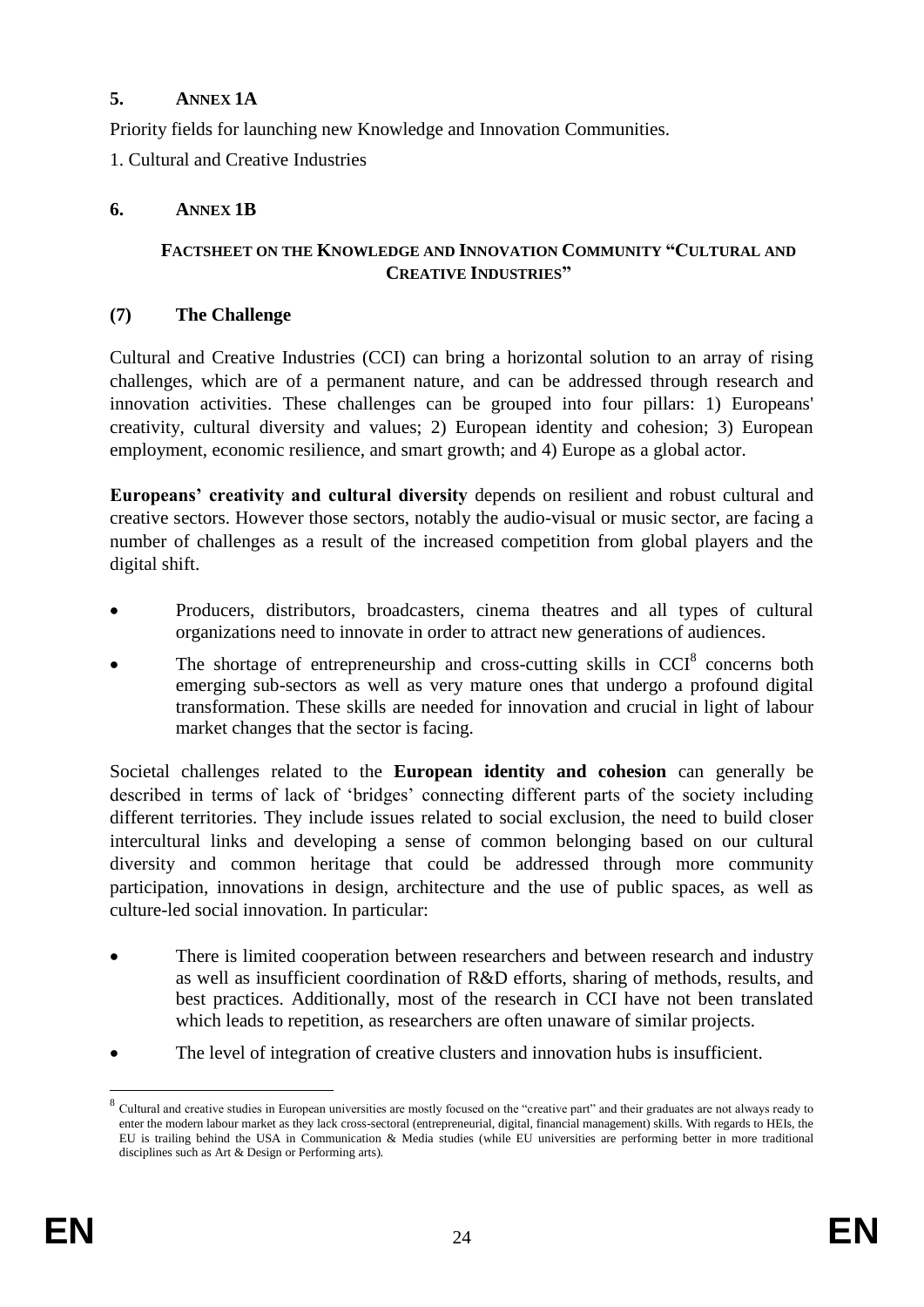A significant share of regional smart specialization priorities in Europe refer to culture under different angles (e.g. cultural heritage, creative industries, etc.). Given the important role of culture and creativity for the economic and social development of cities and regions and their ability to further help address disparity issues across Europe, the potential of the CCI KIC is high.

Challenges related to **European employment, economic resilience, and smart growth**, include economic issues such as unemployment (especially youth unemployment) and global competition.

- There is a high market concentration: around 50% of the total turnover and added value is generated in Germany, United Kingdom, and France.
- European industries are challenged by digitization and globalization and their powerful impact on the way artists produce and distribute their works and relate to their audiences. The collapse of DVD markets, new consumer expectations and the continued power of US studios together with the rise of global digital giants like Amazon, ITunes, Google and Netflix have impacted the traditional value chain.

Finally, the role of **Europe as a global actor** includes the need to enhance the dissemination of the cultural content created in Europe. Europe needs to remain competitive in the global digital race for creation of new technologies (e.g. AI, IoT, blockchain) for which CCI are important generators of content, products and services globally. Moreover, on a global scale, CCI (e.g. design, architecture, etc.) contribute actively to the sustainable development and drive green innovation, while cultural content (literature, film and the arts) can raise awareness of ecological problems and inform public opinion.

#### **(8) Relevance and Impact**

An EIT KIC on CCI – with its holistic and integrated approach - will help address all challenges defined above. By covering nearly all sectors of our lives, society and economy, such KIC will be highly relevant in terms of economic and societal impact, unlocking strategic opportunities for economic, technological as well as social innovation.

Culture-based and creativity-driven innovations boost European competitiveness either directly by creating new enterprises and jobs or indirectly by creating cross-sector benefits to the wider economy, improving quality of life and increasing the attractiveness of Europe. CCIs are increasingly seen as new sources of smart, sustainable and inclusive growth and jobs. employing already more than 12 million people in the EU, which amounts to 7.5% of all EU people in employment.

The contribution of culture and creativity to innovation is not limited to the direct impact of the CCI, since innovation across-the-board is increasingly driven by non-technological factors such as creativity, design and new organisational processes or business models. In particular, CCI with distinct value chains (i.e. music, design, fashion, audio-visual, video games, architecture …) have a strong innovation capacity in economic terms and are able to drive innovation in other sectors of the economy.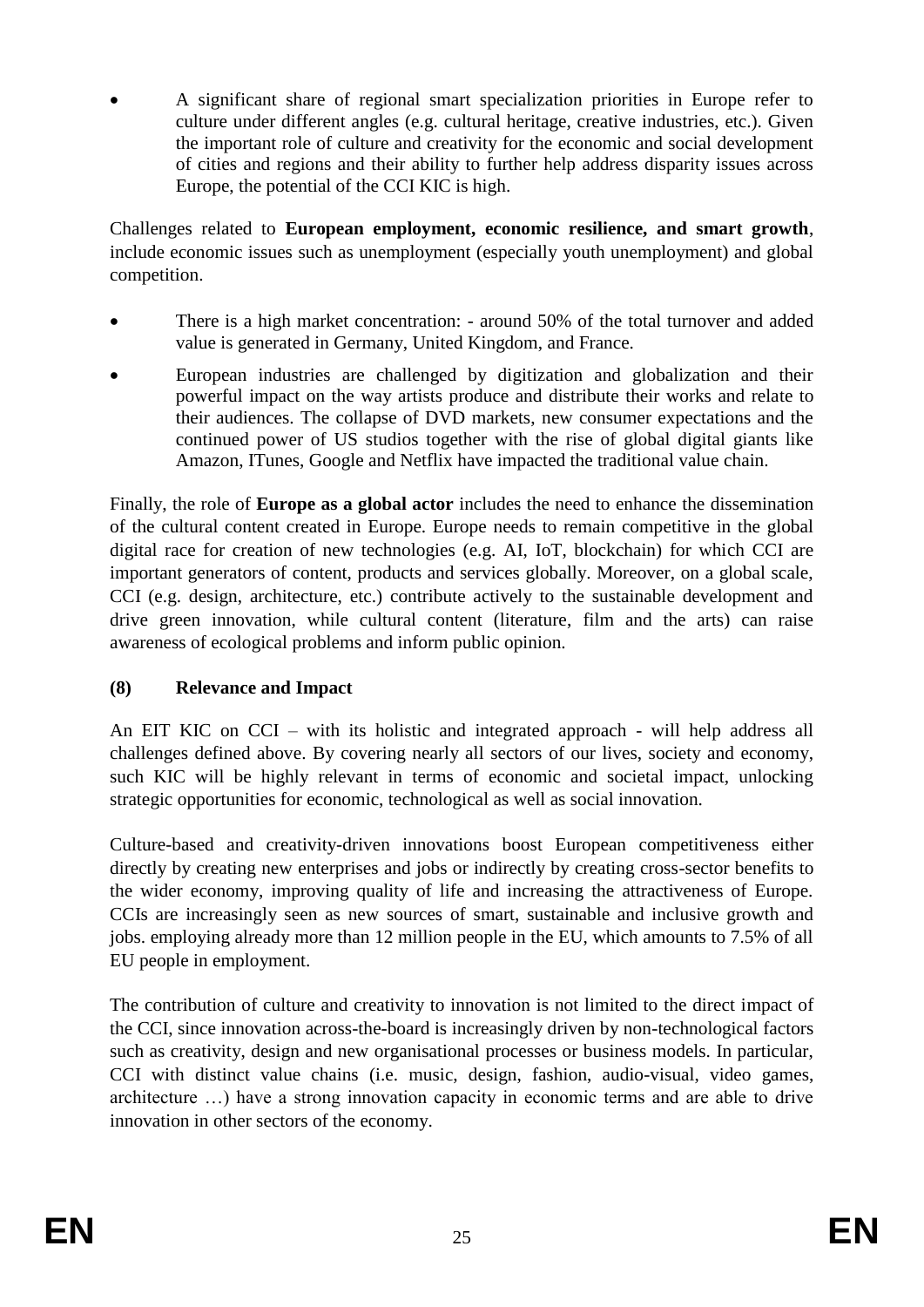Culture and participation in cultural activities has a direct impact on the well-being of citizens. CCI enhance societal values of identity, democracy and community participation. Culture has a great potential to reinforce a European sense of belonging, where diversity represents an asset. This is of fundamental importance to enable resilience, social access, society cohesion, anti-radicalisation and gender equality, and to tackle Europe's political uncertainties and need of unity.

An EIT KIC on CCI will empower network opportunities, collaboration, co-creation and know-how transfer between education, research and business, within the cultural and creative sectors and with other sectors of the society and the economy. It will catalyse bottom up and top down initiatives at regional, national and EU levels. It will develop the necessary framework conditions for the creation and scale up of new ventures in innovative ecosystems. It will provide researchers and students in many disciplines (including arts, humanities, business, social sciences and applied hard sciences) and entrepreneurs of the CCI and other sectors with the knowledge and skills necessary to deliver innovative solutions and to turn them into new business opportunities. It will allow further cross-fertilisation with other economic and industrial sectors, acting as an accelerator for innovation.

## **(9) Synergies and Complementarities with existing initiatives**

A KIC in CCI would be complementary to number of other Union initiatives, as well as such at the level of Member States. The main synergies expected at EU level are presented below.

A KIC on CCI is expected to establish strong synergies with relevant policy initiatives under Horizon Europe Programme, and in particular under Pillar II with the cluster [Inclusive and Secure Society] and its areas of intervention on Cultural Heritage and Democracy. A future KIC could also provide valuable horizontal inputs across various activities to be carried out in the cluster [Digital and Industry], in particular as regards the manufacturing technologies in which the need to develop new products rely heavily on CCI. Furthermore, it could efficiently complement other parts of the Horizon Europe Programme, the intervention of the existing EIT Digital and the actions foreseen under other EU programmes such as InvestEU, Digital Europe or the Cohesion Policy Funds.

The new Creative Europe Programme will be highly relevant for the activities of the KIC on CCI. The Programme elects strands and special calls reflecting some of the already mentioned challenges facing the sector (e.g. creatives' skills and employment, business models, etc.) and strong synergies and complementarities should be developed. Still under the Creative Europe Programme, and in the context of limited access to finance for the cultural and creative sectors, synergies could be expected with the Cultural and Creative Sector Guarantee Facility, a financial mechanism to help scale up cultural and creative projects by providing insurance to financial intermediaries.

The Smart Specialisation Strategy (S3) platform on Industrial Modernisation has identified a number of R&I strategies that focus on CCI and explore new linkages between local assets, potential markets and societal challenges through the involvement of a large set of entrepreneurial actors. In particular, the promotion of new partnerships between research